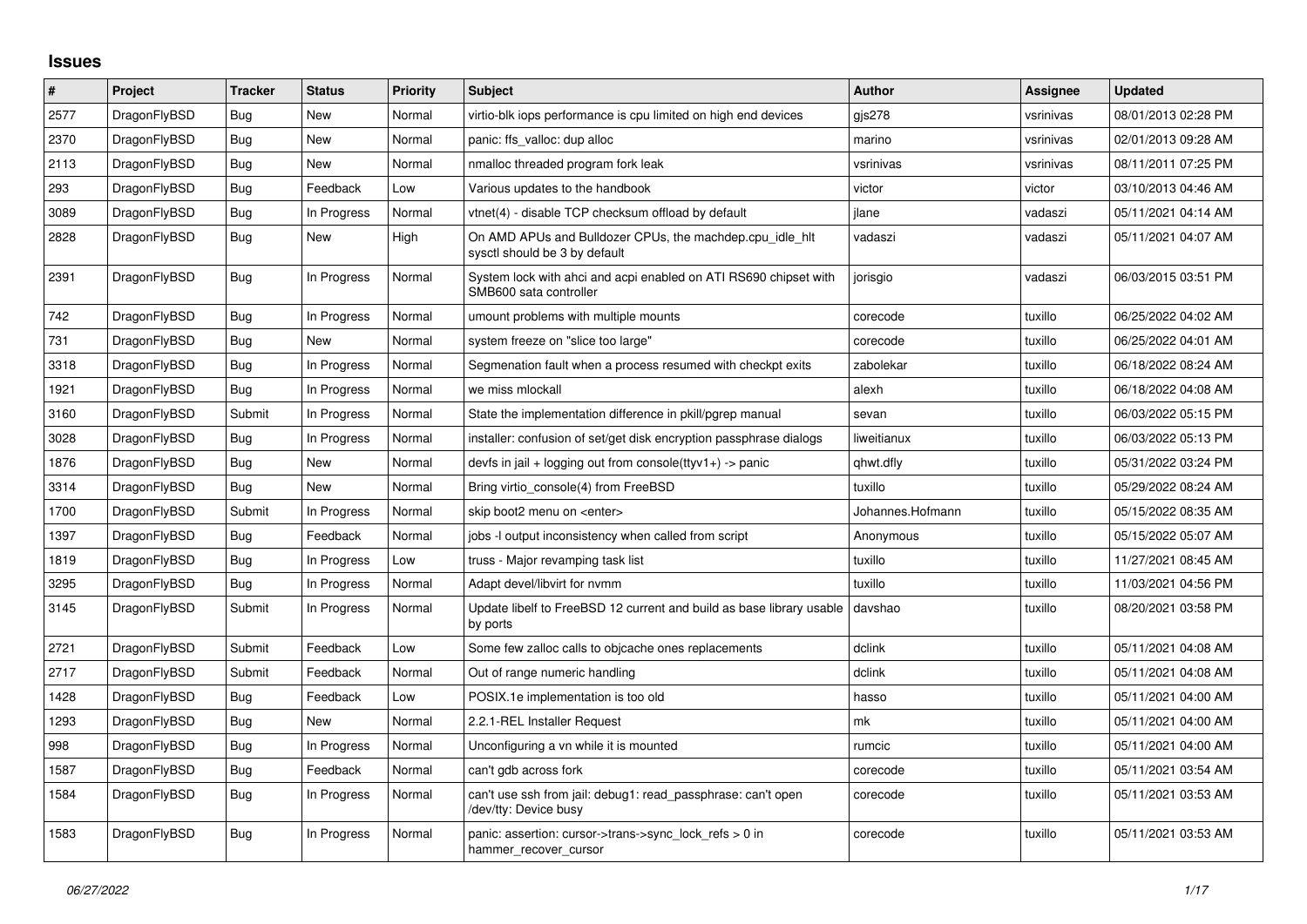| $\#$ | Project      | <b>Tracker</b> | <b>Status</b> | <b>Priority</b> | <b>Subject</b>                                                                               | <b>Author</b>  | <b>Assignee</b> | <b>Updated</b>      |
|------|--------------|----------------|---------------|-----------------|----------------------------------------------------------------------------------------------|----------------|-----------------|---------------------|
| 1556 | DragonFlyBSD | Bug            | New           | Normal          | many processes stuck in "hmrrcm", system unusable                                            | corecode       | tuxillo         | 05/11/2021 03:52 AM |
| 1547 | DragonFlyBSD | <b>Bug</b>     | In Progress   | Normal          | disklabel64 automatic sizing                                                                 | corecode       | tuxillo         | 05/11/2021 03:52 AM |
| 1528 | DragonFlyBSD | <b>Bug</b>     | In Progress   | Normal          | ktrace does not show proper return values for pipe(2)                                        | corecode       | tuxillo         | 05/11/2021 03:52 AM |
| 1475 | DragonFlyBSD | <b>Bug</b>     | In Progress   | Normal          | kernel blocks with low memory and syscons setting a high res mode<br>' scrollback            | corecode       | tuxillo         | 05/11/2021 03:52 AM |
| 1474 | DragonFlyBSD | <b>Bug</b>     | New           | Normal          | ithread 1 unexpectedly rescheduled                                                           | corecode       | tuxillo         | 05/11/2021 03:52 AM |
| 1469 | DragonFlyBSD | <b>Bug</b>     | In Progress   | Normal          | Hammer history security concern                                                              | corecode       | tuxillo         | 05/11/2021 03:52 AM |
| 1442 | DragonFlyBSD | <b>Bug</b>     | New           | Normal          | blocking SIGSEGV and triggering a segment violation produces an<br>all CPU consuming process | corecode       | tuxillo         | 05/11/2021 03:52 AM |
| 1440 | DragonFlyBSD | Bug            | New           | Normal          | ptrace/gdb doesn't work after process blocks SIGTRAP                                         | corecode       | tuxillo         | 05/11/2021 03:52 AM |
| 1287 | DragonFlyBSD | Bug            | Feedback      | Normal          | altg configuration doesn't work                                                              | corecode       | tuxillo         | 05/11/2021 03:51 AM |
| 1198 | DragonFlyBSD | Bug            | New           | High            | DDB loops panic in db_read_bytes                                                             | corecode       | tuxillo         | 05/11/2021 03:51 AM |
| 1030 | DragonFlyBSD | <b>Bug</b>     | In Progress   | Normal          | msdosfs umount panic                                                                         | corecode       | tuxillo         | 05/11/2021 03:51 AM |
| 911  | DragonFlyBSD | <b>Bug</b>     | Feedback      | Normal          | kldload/kernel linker can exceed malloc reserve and panic system                             | corecode       | tuxillo         | 05/11/2021 03:51 AM |
| 901  | DragonFlyBSD | Bug            | Feedback      | Normal          | route show needs to get data from all cpus                                                   | corecode       | tuxillo         | 05/11/2021 03:50 AM |
| 847  | DragonFlyBSD | Bug            | Feedback      | Normal          | processes getting stuck on mount point                                                       | corecode       | tuxillo         | 05/11/2021 03:50 AM |
| 781  | DragonFlyBSD | <b>Bug</b>     | In Progress   | Normal          | fdisk uses wrong geometry on usb flash drives                                                | corecode       | tuxillo         | 05/11/2021 03:50 AM |
| 2438 | DragonFlyBSD | Submit         | Feedback      | Normal          | <b>TRIM</b> fixes                                                                            | Anonymous      | tuxillo         | 05/11/2021 03:45 AM |
| 2358 | DragonFlyBSD | <b>Bug</b>     | In Progress   | Normal          | DFBSD v3.0.2.32.g928ca - panic: hammer: insufficient undo FIFO<br>space!                     | tuxillo        | tuxillo         | 05/10/2021 02:50 AM |
| 3205 | DragonFlyBSD | <b>Bug</b>     | Feedback      | High            | Go compiler net test failing                                                                 | t dfbsd        | tuxillo         | 05/10/2021 02:45 AM |
| 1390 | DragonFlyBSD | <b>Bug</b>     | In Progress   | Normal          | Use id_t type for {get,set}priority()                                                        | Anonymous      | tuxillo         | 07/05/2019 02:18 AM |
| 2416 | DragonFlyBSD | <b>Bug</b>     | New           | Normal          | ' entry can be removed on mounted nfs filesystem                                             | ftigeot        | tuxillo         | 06/03/2014 04:40 AM |
| 1579 | DragonFlyBSD | <b>Bug</b>     | Feedback      | Normal          | dfly 2.4.1 does not like HP DL360G4p and Smart Array 6400 with<br>MSA <sub>20</sub>          | tomaz.borstnar | tuxillo         | 06/02/2014 02:44 PM |
| 2496 | DragonFlyBSD | Bug            | <b>New</b>    | Normal          | NTFS malloc limit exceeded                                                                   | plasmob        | tuxillo         | 02/19/2013 08:47 AM |
| 2585 | DragonFlyBSD | <b>Bug</b>     | New           | Normal          | Dfly 3.4.3 on ESXi 5.1, HP Smart Array P410 passthrough<br>recognised, but not functioning   | yggdrasil      | swildner        | 05/09/2022 08:14 AM |
| 1714 | DragonFlyBSD | Bug            | New           | Low             | hwpmc                                                                                        | alexh          | swildner        | 08/18/2012 02:03 PM |
| 341  | DragonFlyBSD | Bug            | New           | Normal          | Vinum erroneously repors devices as busy                                                     | corecode       | swildner        | 01/21/2012 04:50 AM |
| 2265 | DragonFlyBSD | <b>Bug</b>     | New           | Normal          | mbsrtowcs does not properly handle invalid mbstate t in ps                                   | c.turner1      | swildner        | 01/10/2012 07:56 PM |
| 2252 | DragonFlyBSD | <b>Bug</b>     | New           | Low             | snd_hda not useable if loaded via /boot/loader.conf                                          | xbit           | swildner        | 12/14/2011 12:23 AM |
| 1769 | DragonFlyBSD | <b>Bug</b>     | New           | Normal          | panic: assertion: tp->tt_msg->tt_cpuid == mycpuid in<br>tcp_callout_active                   | pavalos        | sjg             | 05/15/2022 11:07 AM |
| 1302 | DragonFlyBSD | <b>Bug</b>     | In Progress   | Normal          | Checkpoint regression?                                                                       | sjg            | sjg             | 07/10/2013 05:22 PM |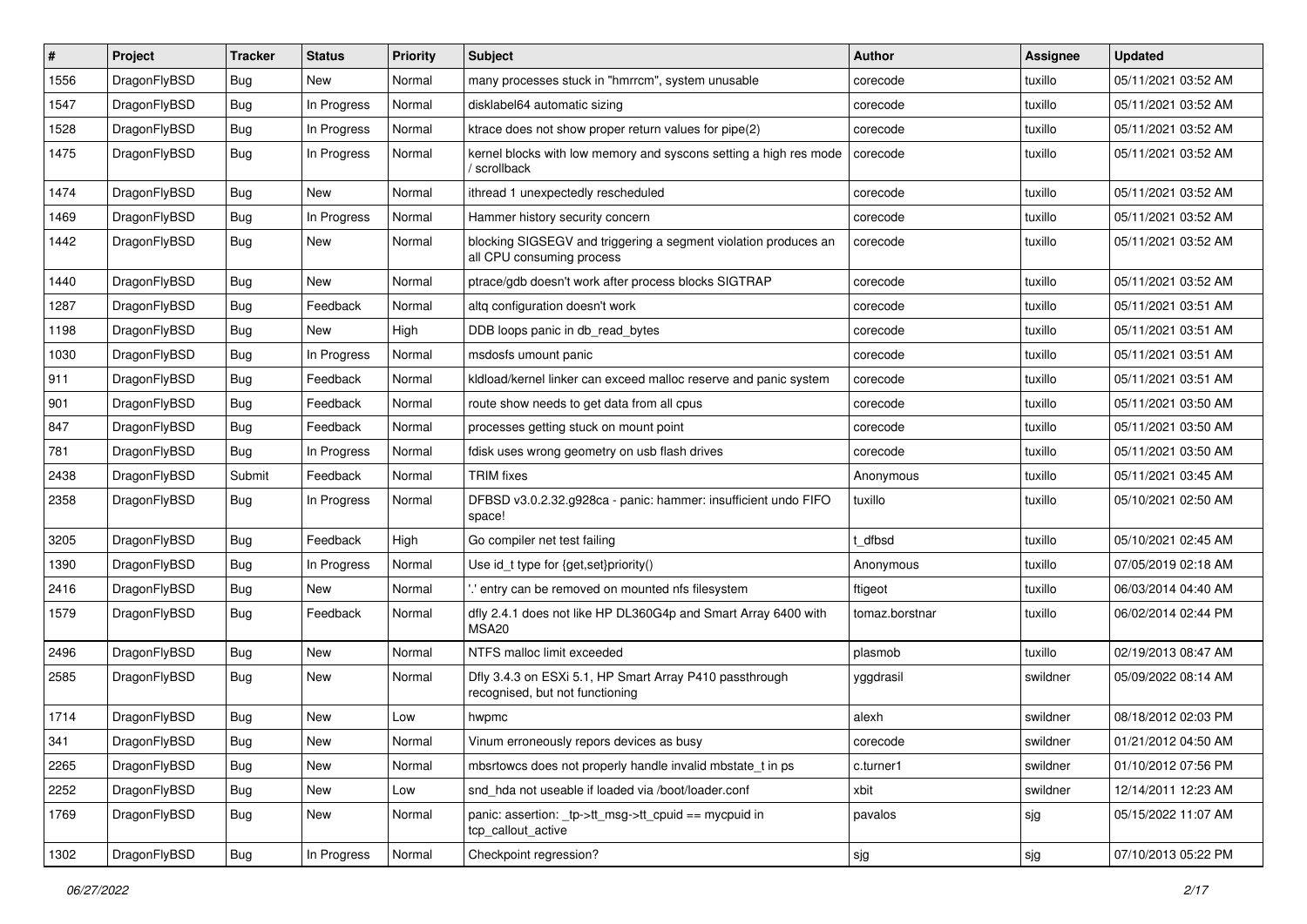| ∦    | Project      | <b>Tracker</b> | <b>Status</b> | <b>Priority</b> | Subject                                                                                                                                                  | <b>Author</b> | Assignee  | <b>Updated</b>      |
|------|--------------|----------------|---------------|-----------------|----------------------------------------------------------------------------------------------------------------------------------------------------------|---------------|-----------|---------------------|
| 1532 | DragonFlyBSD | Bug            | New           | Low             | jemalloc doesn't work on DragonFly                                                                                                                       | hasso         | sjg       | 08/02/2011 01:14 AM |
| 168  | DragonFlyBSD | <b>Bug</b>     | In Progress   | Normal          | Livelocked limit engaged while trying to setup IPW wireless                                                                                              | mschacht      | sepherosa | 05/11/2021 04:05 AM |
| 2825 | DragonFlyBSD | <b>Bug</b>     | New           | High            | 3x dhclient = hanging system (objcache exhausted)                                                                                                        | jaccovonb     | sepherosa | 05/11/2021 03:55 AM |
| 2822 | DragonFlyBSD | Bug            | New           | Normal          | USB 3.0 stick throws "reading primary partition table: error<br>accessing offset 000[] for 152" error, while the stick works on any<br>other OS I tested | revuwa        | profmakx  | 06/29/2015 05:56 AM |
| 600  | DragonFlyBSD | <b>Bug</b>     | New           | Low             | /sys/libkern/karc4random                                                                                                                                 | robin carey5  | profmakx  | 01/19/2015 03:07 AM |
| 2746 | DragonFlyBSD | <b>Bug</b>     | New           | Normal          | some fraction of xterms started from the xmonad window manager<br>get killed with SIGALRM                                                                | isenmann      | profmakx  | 12/28/2014 02:51 AM |
| 679  | DragonFlyBSD | <b>Bug</b>     | <b>New</b>    | Low             | Netgraph backward compatibility for old *LEN constants                                                                                                   | nant          | nant      | 02/18/2014 05:45 AM |
| 2549 | DragonFlyBSD | <b>Bug</b>     | In Progress   | Normal          | netgraph7: Kernel page fault.                                                                                                                            | russiane39    | nant      | 05/10/2013 11:20 PM |
| 1969 | DragonFlyBSD | <b>Bug</b>     | New           | Normal          | pf-related network problem                                                                                                                               | pavalos       | lentferj  | 02/01/2011 06:57 PM |
| 385  | DragonFlyBSD | <b>Bug</b>     | Feedback      | Low             | Mail archive address removal                                                                                                                             | justin        | justin    | 03/09/2013 11:24 AM |
| 1964 | DragonFlyBSD | <b>Bug</b>     | New           | Normal          | iwn (panic assertion : wlan assert serialized)                                                                                                           | sjmm.ptr      | josepht   | 02/01/2011 12:57 PM |
| 1946 | DragonFlyBSD | <b>Bug</b>     | New           | Normal          | ieee80211 panic                                                                                                                                          | pavalos       | josepht   | 01/27/2011 06:00 PM |
| 1593 | DragonFlyBSD | <b>Bug</b>     | Feedback      | Normal          | panic: assertion: $ccb == ap > ap$ err $ccb$ in ahci put err $ccb$                                                                                       | ftigeot       | ftigeot   | 05/15/2022 05:09 AM |
| 3031 | DragonFlyBSD | Submit         | In Progress   | Normal          | Update drm/radeon to Linux 4.7.10 as much as possible                                                                                                    | davshao       | ftigeot   | 08/19/2021 12:33 PM |
| 2870 | DragonFlyBSD | <b>Bug</b>     | New           | High            | Broken text and icons when glamor acceleration is used                                                                                                   | 375gnu        | ftigeot   | 01/31/2016 12:13 AM |
| 1831 | DragonFlyBSD | <b>Bug</b>     | Feedback      | High            | HAMMER "malloc limit exceeded" panic                                                                                                                     | eocallaghan   | dillon    | 06/04/2022 04:38 AM |
| 1411 | DragonFlyBSD | Bug            | Feedback      | Normal          | Burning doesn't work with ahci(4)                                                                                                                        | hasso         | dillon    | 05/11/2021 04:00 AM |
| 3154 | DragonFlyBSD | Submit         | New           | Normal          | Update serial handling in bootloader                                                                                                                     | ddegroot      | dillon    | 11/06/2018 11:21 PM |
| 2819 | DragonFlyBSD | <b>Bug</b>     | In Progress   | Normal          | Random micro system freezes after a week of uptime                                                                                                       | ftigeot       | dillon    | 08/16/2015 08:46 PM |
| 2092 | DragonFlyBSD | Bug            | New           | Normal          | Panic: Bad link elm 0x next->prev != elm                                                                                                                 | masterblaster | dillon    | 12/04/2011 12:49 PM |
| 2037 | DragonFlyBSD | <b>Bug</b>     | Feedback      | Normal          | Panic Bad link elm while building packages                                                                                                               | ftigeot       | dillon    | 04/21/2011 07:20 AM |
| 1127 | DragonFlyBSD | <b>Bug</b>     | Feedback      | Low             | cdrom drive not detected                                                                                                                                 | tgr           | corecode  | 01/15/2015 08:55 AM |
| 2353 | DragonFlyBSD | <b>Bug</b>     | In Progress   | Normal          | panic: assertion "gd->gd_spinlocks_wr == 0" failed in<br>bsd4_schedulerclock                                                                             | jaydg         | alexh     | 11/28/2012 01:57 AM |
| 2100 | DragonFlyBSD | <b>Bug</b>     | Feedback      | Normal          | devfs related panic                                                                                                                                      | sepherosa     | alexh     | 07/10/2011 02:29 PM |
| 1538 | DragonFlyBSD | <b>Bug</b>     | New           | Low             | mountroot should probe file systems                                                                                                                      | corecode      | alexh     | 11/24/2010 06:35 PM |
| 1430 | DragonFlyBSD | <b>Bug</b>     | New           | Normal          | Buggy w(1)?                                                                                                                                              | hasso         | alexh     | 11/24/2010 08:09 AM |
| 3317 | DragonFlyBSD | <b>Bug</b>     | In Progress   | Normal          | Network vtnet0 not working on Hetzner cloud                                                                                                              | mneumann      |           | 06/18/2022 03:55 AM |
| 3316 | DragonFlyBSD | <b>Bug</b>     | New           | Normal          | hammer2_dirent_create() allows creating >1 dirents with the same<br>name                                                                                 | tkusumi       |           | 06/05/2022 12:35 PM |
| 806  | DragonFlyBSD | <b>Bug</b>     | Feedback      | Normal          | boot error on MacBook                                                                                                                                    | tralamazza    |           | 06/04/2022 05:28 AM |
| 2509 | DragonFlyBSD | <b>Bug</b>     | New           | Normal          | Redefinition of DIRBLKSIZ in restore(8)                                                                                                                  | swildner      |           | 06/04/2022 04:40 AM |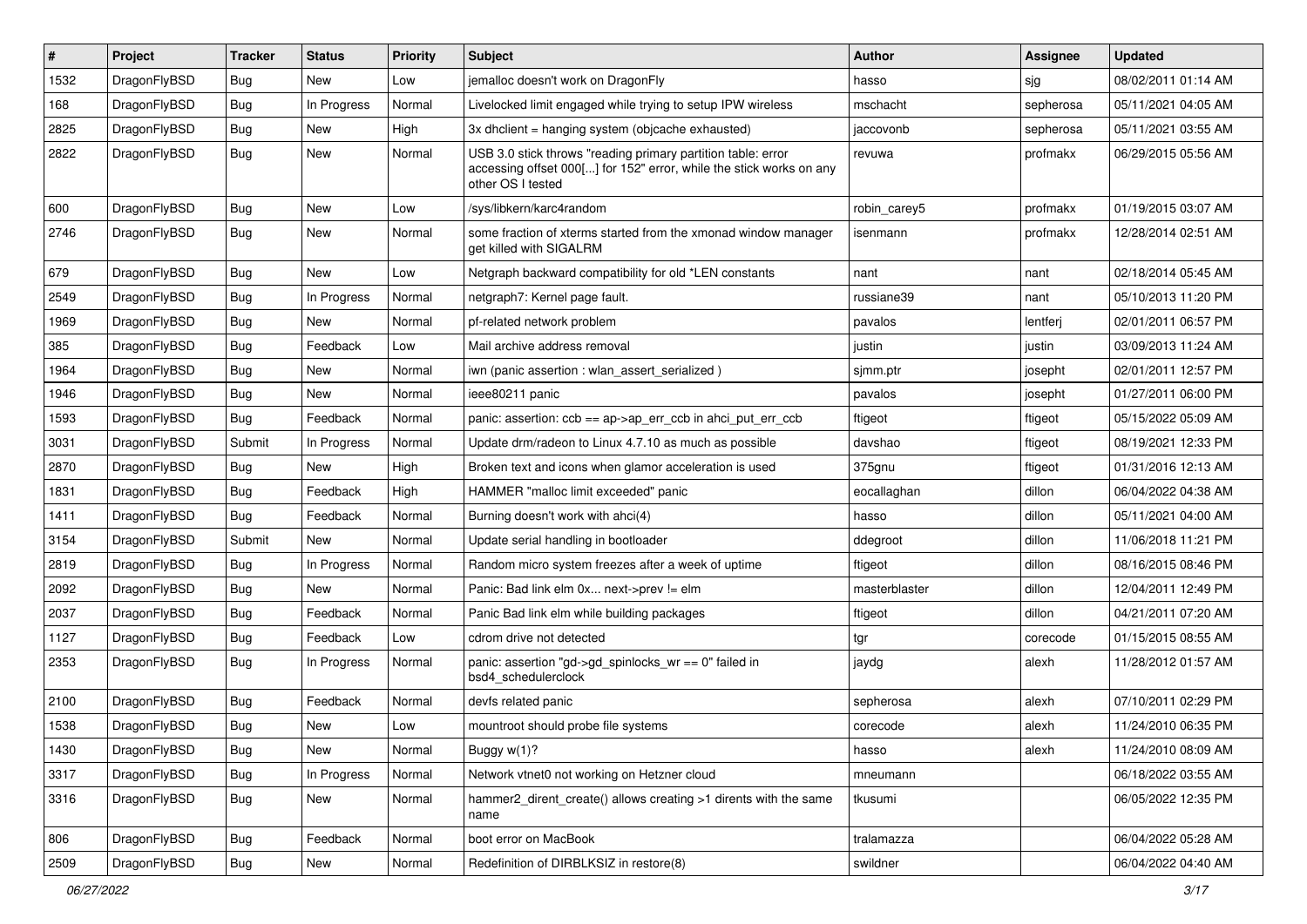| $\sharp$ | Project      | <b>Tracker</b> | <b>Status</b> | <b>Priority</b> | Subject                                                                                                   | Author          | <b>Assignee</b> | <b>Updated</b>      |
|----------|--------------|----------------|---------------|-----------------|-----------------------------------------------------------------------------------------------------------|-----------------|-----------------|---------------------|
| 2360     | DragonFlyBSD | <b>Bug</b>     | In Progress   | Normal          | Wishlist: virtio driver import                                                                            | vsrinivas       |                 | 06/04/2022 04:16 AM |
| 3313     | DragonFlyBSD | <b>Bug</b>     | <b>New</b>    | Normal          | Can't boot from my live USB at all. The kernel loading process<br>hangs.                                  | rempas          |                 | 06/03/2022 12:16 AM |
| 2498     | DragonFlyBSD | Bug            | New           | Normal          | DFBSD v3.2.2-RELEASE - LIST_FIRST(&bp->b_dep) == NULL"<br>failed in vfs vmio release                      | tuxillo         |                 | 05/31/2022 04:09 PM |
| 2495     | DragonFlyBSD | Bug            | New           | High            | DFBSD v3.3.0.960.g553fe7 - ocnt != 0" failed in<br>prop_object_release                                    | tuxillo         |                 | 05/31/2022 04:08 PM |
| 2122     | DragonFlyBSD | Submit         | <b>New</b>    | Normal          | [Review] Fixes to the VFS layer                                                                           | ftigeot         |                 | 05/31/2022 03:25 PM |
| 2042     | DragonFlyBSD | <b>Bug</b>     | New           | Normal          | kernel panic, when run boot0cfg                                                                           | sepherosa       |                 | 05/31/2022 03:01 PM |
| 1975     | DragonFlyBSD | Bug            | <b>New</b>    | Normal          | Applications seg fault in select() and poll()                                                             | rumcic          |                 | 05/31/2022 02:58 PM |
| 243      | DragonFlyBSD | <b>Bug</b>     | Feedback      | Normal          | weird behavior in the shell                                                                               | swildner        |                 | 05/31/2022 02:51 PM |
| 1982     | DragonFlyBSD | <b>Bug</b>     | New           | Low             | There is no linuxulator on x86-64                                                                         | herrgard        |                 | 05/31/2022 02:25 PM |
| 1942     | DragonFlyBSD | Bug            | <b>New</b>    | Normal          | locking against myself in getcacheblk()?                                                                  | qhwt.dfly       |                 | 05/31/2022 02:15 PM |
| 1899     | DragonFlyBSD | Bug            | <b>New</b>    | Normal          | Keyboard doesn't work                                                                                     | fransm          |                 | 05/15/2022 03:32 PM |
| 3312     | DragonFlyBSD | Submit         | New           | Normal          | hammer2: redundant chain modify after chain creation                                                      | tkusumi         |                 | 05/15/2022 01:35 PM |
| 1877     | DragonFlyBSD | Bug            | New           | Normal          | Freeze during 1st hammer cleanup after new install                                                        | elekktretterr   |                 | 05/15/2022 11:43 AM |
| 1818     | DragonFlyBSD | <b>Bug</b>     | New           | Normal          | panic: Bad tailg NEXT (kqueue issue ?)                                                                    | ftigeot         |                 | 05/15/2022 11:40 AM |
| 1836     | DragonFlyBSD | Bug            | New           | Normal          | Incorrect TCP checksum show up in tcpdump                                                                 | robgar1         |                 | 05/15/2022 11:22 AM |
| 1826     | DragonFlyBSD | <b>Bug</b>     | New           | Normal          | panic during boot: assertion so->so_port  in tcp_input                                                    | ftigeot         |                 | 05/15/2022 11:05 AM |
| 1774     | DragonFlyBSD | Bug            | <b>New</b>    | Normal          | New IP header cleanup branch available for testing                                                        | dillon          |                 | 05/15/2022 10:59 AM |
| 1727     | DragonFlyBSD | <b>Bug</b>     | Feedback      | Normal          | CD boot panic (2.6.1) (usb?)                                                                              | kiril           |                 | 05/15/2022 05:10 AM |
| 3029     | DragonFlyBSD | Bug            | New           | Normal          | Running DflyBSD 4.8 on FreeBSD bhyve as a guest                                                           | iron            |                 | 05/13/2022 04:33 AM |
| 3311     | DragonFlyBSD | Bug            | New           | Low             | TrueCrypt support may cause kernel crash                                                                  | arcade@b1t.name |                 | 04/29/2022 06:19 AM |
| 3310     | DragonFlyBSD | <b>Bug</b>     | In Progress   | Normal          | NVMM+QEMU fail to boot with UEFI: Mem Assist Failed<br>[gpa=0xfffffff0]                                   | liweitianux     |                 | 01/11/2022 03:22 PM |
| 3300     | DragonFlyBSD | <b>Bug</b>     | New           | Normal          | Running Xvnc from TigerVNC package through the INETD daemon<br>in TCP WAIT mode fails hard                | adrian          |                 | 01/08/2022 04:25 AM |
| 3301     | DragonFlyBSD | Bug            | <b>New</b>    | Normal          | Gkrellm from the packages is not showing logged in users in main<br>window, logged in users always $== 0$ | adrian          |                 | 01/08/2022 04:24 AM |
| 1947     | DragonFlyBSD | Bug            | <b>New</b>    | Low             | GA-880GM-UD2H (rev. 1.3) AHCI fails to detect disks at the end of<br>the RAID controller                  | eocallaghan     |                 | 11/27/2021 08:46 AM |
| 1559     | DragonFlyBSD | <b>Bug</b>     | New           | Normal          | kernel trap                                                                                               | phma            |                 | 11/27/2021 08:43 AM |
| 1661     | DragonFlyBSD | Bug            | In Progress   | Normal          | panic on password entry mount smb filesystem                                                              | vsrinivas       |                 | 11/27/2021 08:29 AM |
| 1718     | DragonFlyBSD | <b>Bug</b>     | Feedback      | Normal          | IDE disk drive not detected by x86_64 2.6.1 Live CD                                                       | bcox            |                 | 11/27/2021 08:25 AM |
| 2459     | DragonFlyBSD | <b>Bug</b>     | Feedback      | Normal          | apic problems with HP Probook 4510s                                                                       | thowe           |                 | 11/27/2021 08:22 AM |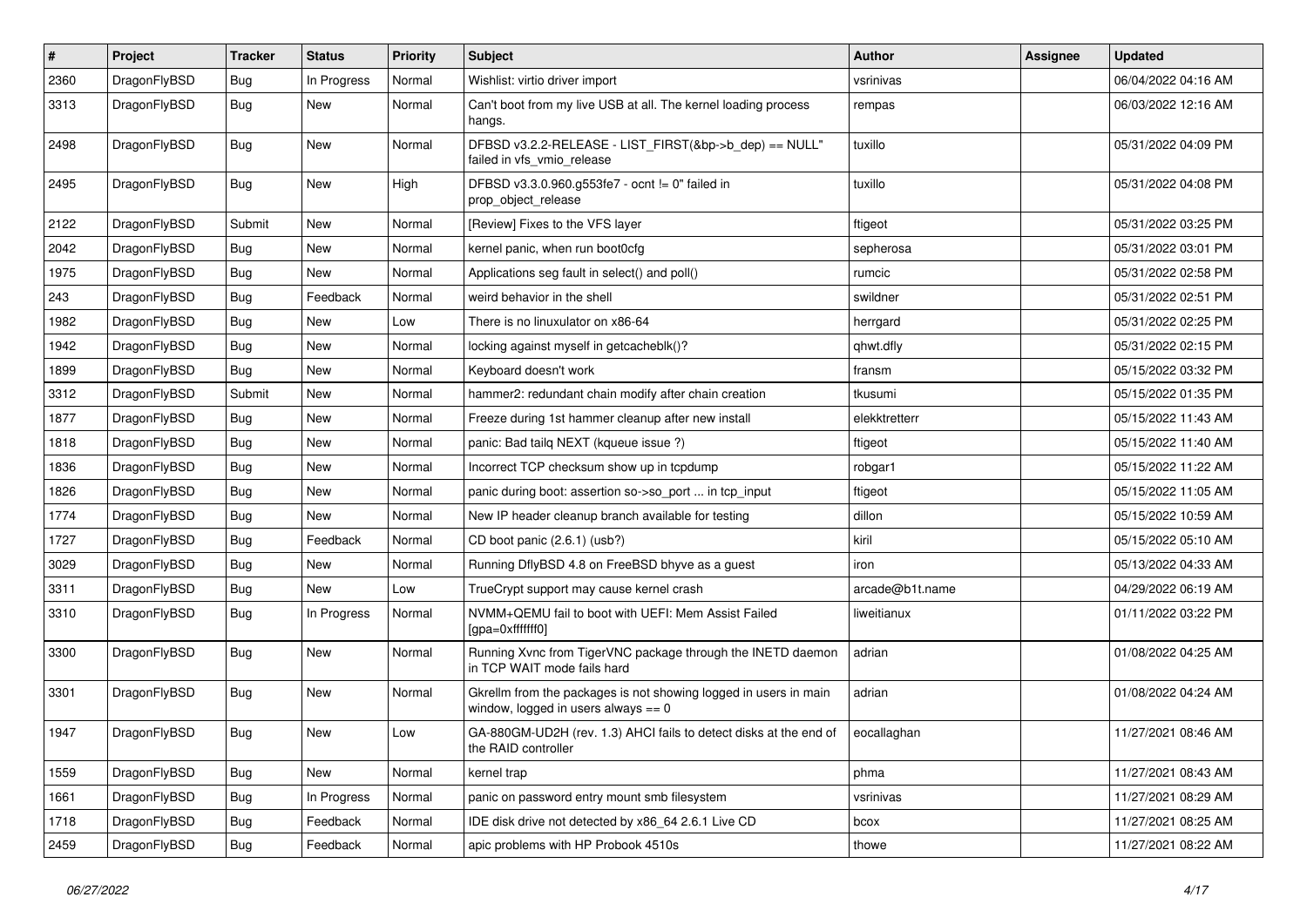| $\vert$ # | Project      | <b>Tracker</b> | <b>Status</b> | <b>Priority</b> | Subject                                                                                                              | Author           | Assignee | <b>Updated</b>      |
|-----------|--------------|----------------|---------------|-----------------|----------------------------------------------------------------------------------------------------------------------|------------------|----------|---------------------|
| 2644      | DragonFlyBSD | <b>Bug</b>     | Feedback      | Normal          | 3.6.0-REL trap 9 on boot                                                                                             | memmerto         |          | 11/27/2021 08:08 AM |
| 2797      | DragonFlyBSD | Bug            | In Progress   | Low             | vkernels with & without machdep.pmap_mmu_optimize                                                                    | yellowrabbit2010 |          | 11/27/2021 08:06 AM |
| 3299      | DragonFlyBSD | <b>Bug</b>     | In Progress   | Normal          | DragonFlyBSD reports utterly wrong uptime (most of the time, right<br>after booting in)                              | adrian           |          | 11/11/2021 01:43 PM |
| 3302      | DragonFlyBSD | Bug            | New           | Normal          | Will not boot on System76 Lemur Pro (lemp10)                                                                         | piecuch          |          | 11/03/2021 10:21 AM |
| 3298      | DragonFlyBSD | <b>Bug</b>     | New           | Normal          | Running "w" and having logged in via XDM through VNC, "w" prints<br>an extra error message                           | piecuch          |          | 10/25/2021 09:16 AM |
| 1398      | DragonFlyBSD | Submit         | In Progress   | Normal          | hdestroy(3) restricts hash key to point to malloc'ed space                                                           | Anonymous        |          | 08/20/2021 04:06 PM |
| 3201      | DragonFlyBSD | Submit         | New           | Normal          | Fixes make search display                                                                                            | htse             |          | 08/20/2021 04:02 PM |
| 3189      | DragonFlyBSD | Bug            | New           | Normal          | Allow DragonFly Mail Agent to accept an alternate config via<br>command line switch                                  | iang             |          | 08/16/2021 12:42 AM |
| 3278      | DragonFlyBSD | Bug            | <b>New</b>    | Normal          | Second screen image is distorted                                                                                     | arcade@b1t.name  |          | 07/10/2021 03:36 AM |
| 3276      | DragonFlyBSD | Submit         | New           | Normal          | Add option controlling whether gpt expand expands the last partition<br>(needs testina)                              | falsifian        |          | 07/10/2021 03:35 AM |
| 3280      | DragonFlyBSD | Bug            | New           | Normal          | KMS console and i915(4) not working in 6.0                                                                           | cmusser          |          | 07/10/2021 03:35 AM |
| 3282      | DragonFlyBSD | <b>Bug</b>     | New           | Normal          | unexpected errno value from fopen()                                                                                  | bhaible          |          | 07/10/2021 03:34 AM |
| 3283      | DragonFlyBSD | <b>Bug</b>     | <b>New</b>    | Normal          | mknodat() cannot create FIFOs                                                                                        | bhaible          |          | 07/10/2021 03:34 AM |
| 3284      | DragonFlyBSD | Bug            | <b>New</b>    | Normal          | Wrong towlower() result for U+038A                                                                                   | bhaible          |          | 07/10/2021 03:34 AM |
| 3281      | DragonFlyBSD | <b>Bug</b>     | <b>New</b>    | Normal          | Crash after leaving unattended for a while                                                                           | bhaible          |          | 07/10/2021 03:32 AM |
| 2806      | DragonFlyBSD | <b>Bug</b>     | New           | Normal          | failed to configure a link-local address on ath0 (errno = 22)                                                        | Chingyuan        |          | 05/25/2021 01:00 AM |
| 3269      | DragonFlyBSD | Bug            | In Progress   | Normal          | Is double-buffer'd buf still required by HAMMER2 ?                                                                   | tkusumi          |          | 05/12/2021 04:09 PM |
| 2917      | DragonFlyBSD | Bug            | New           | Normal          | da8: reading primary partition table: error accessing offset<br>000000000000 for 512                                 | liweitianux      |          | 05/11/2021 08:43 PM |
| 3113      | DragonFlyBSD | <b>Bug</b>     | In Progress   | Urgent          | Booting vKernel fails due being out of swap space                                                                    | tcullen          |          | 05/11/2021 04:14 AM |
| 3101      | DragonFlyBSD | Bug            | <b>New</b>    | Low             | PFI CGI install not working in dragonflybsd 5.0.1 USB install                                                        | bnegre82         |          | 05/11/2021 04:14 AM |
| 2414      | DragonFlyBSD | Bug            | In Progress   | Normal          | Lenovo S10 acpi freeze (not new)                                                                                     | davshao          |          | 05/11/2021 04:13 AM |
| 2921      | DragonFlyBSD | Submit         | New           | Normal          | Allow moused to accept userland mouse events                                                                         | tautolog         |          | 05/11/2021 04:08 AM |
| 1192      | DragonFlyBSD | Submit         | New           | Normal          | KKASSERTs in sys/kern/uipc_{msg,socket}.c are too strict                                                             | rumcic           |          | 05/11/2021 04:07 AM |
| 2852      | DragonFlyBSD | Bug            | New           | Normal          | Hammer File System - hangs on undo during system boot / mount -<br>will not recover on DragonFlyBSD newer than 3.6.0 | abale            |          | 05/11/2021 04:07 AM |
| 2675      | DragonFlyBSD | <b>Bug</b>     | New           | Low             | Ultimate N WiFi Link 5300 get iwn_intr: fatal firmware error on 5GHz                                                 | revuwa           |          | 05/11/2021 04:07 AM |
| 2638      | DragonFlyBSD | <b>Bug</b>     | Feedback      | High            | Fix machdep.pmap_mmu_optimize                                                                                        | tuxillo          |          | 05/11/2021 04:07 AM |
| 2636      | DragonFlyBSD | <b>Bug</b>     | Feedback      | Low             | Add -x flag to iostat (a la solaris)                                                                                 | tuxillo          |          | 05/11/2021 04:07 AM |
| 2631      | DragonFlyBSD | <b>Bug</b>     | In Progress   | Low             | Verify library versioning current with full package build and switch it<br>on (after publishing packages)            | tuxillo          |          | 05/11/2021 04:06 AM |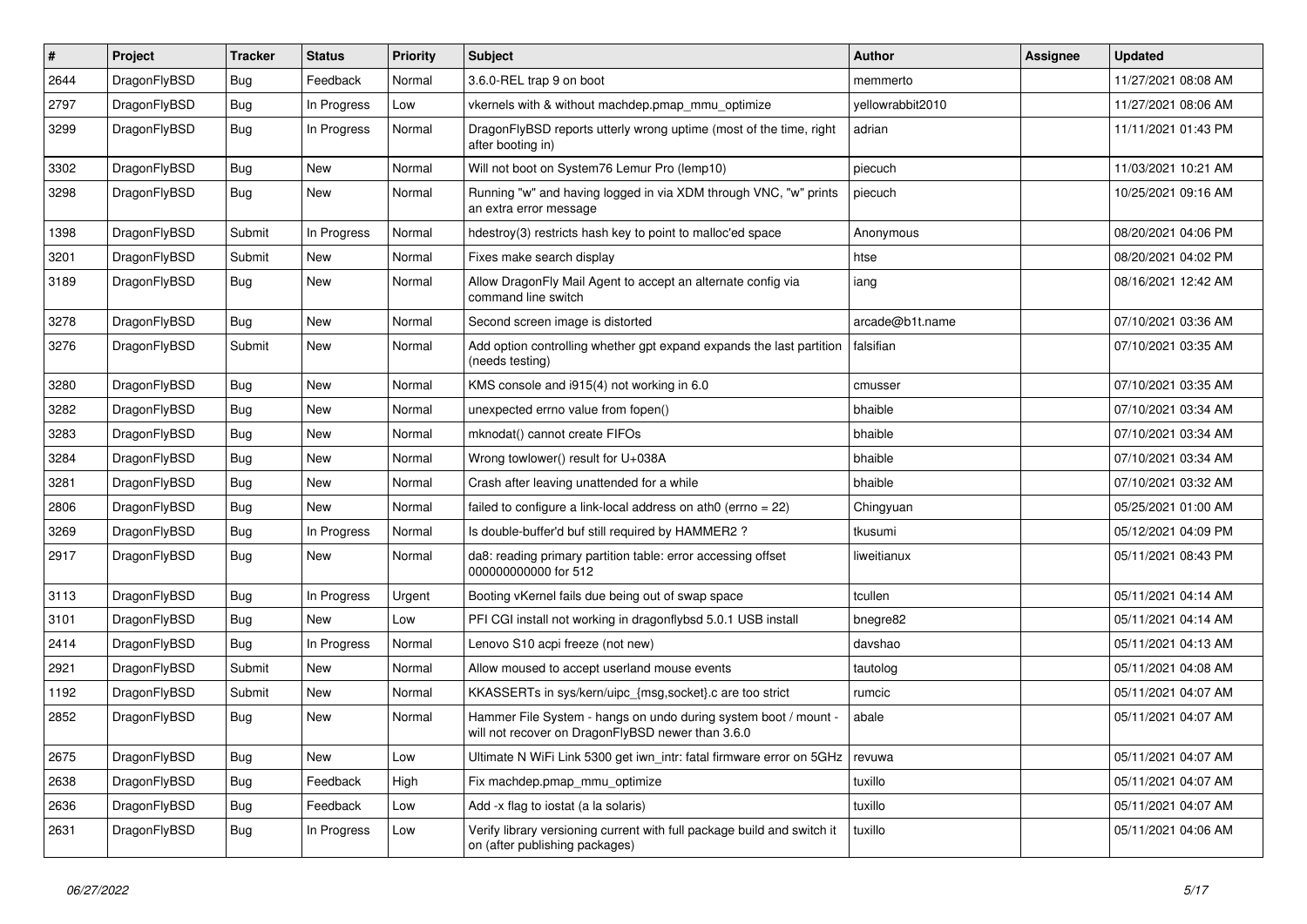| #    | Project      | <b>Tracker</b> | <b>Status</b> | <b>Priority</b> | <b>Subject</b>                                                                                                                                            | Author             | Assignee | <b>Updated</b>      |
|------|--------------|----------------|---------------|-----------------|-----------------------------------------------------------------------------------------------------------------------------------------------------------|--------------------|----------|---------------------|
| 2013 | DragonFlyBSD | <b>Bug</b>     | In Progress   | Normal          | oversized DMA request loop                                                                                                                                | josepht            |          | 05/11/2021 04:06 AM |
| 1749 | DragonFlyBSD | Bug            | In Progress   | Normal          | HAMMER fsstress panic in hammer_flush_inode_core<br>'ip->flush_state != HAMMER_FST_FLUSH'                                                                 | vsrinivas          |          | 05/11/2021 04:06 AM |
| 1745 | DragonFlyBSD | Bug            | Feedback      | Normal          | kmalloc panic                                                                                                                                             | josepht            |          | 05/11/2021 04:05 AM |
| 1744 | DragonFlyBSD | <b>Bug</b>     | In Progress   | Normal          | HAMMER fsstress panic in hammer setup child callback                                                                                                      | vsrinivas          |          | 05/11/2021 04:05 AM |
| 1717 | DragonFlyBSD | <b>Bug</b>     | Feedback      | Normal          | HAMMER panic in hammer cursor down()                                                                                                                      | josepht1           |          | 05/11/2021 04:05 AM |
| 1618 | DragonFlyBSD | Bug            | Feedback      | Normal          | collision for 'struct pmap' when using RPC and <sys user.h=""></sys>                                                                                      | carenas            |          | 05/11/2021 04:05 AM |
| 1613 | DragonFlyBSD | <b>Bug</b>     | Feedback      | Normal          | USB Keyboard not working on master                                                                                                                        | elekktretterr      |          | 05/11/2021 04:05 AM |
| 1591 | DragonFlyBSD | Bug            | Feedback      | Normal          | Lenovo X301 hangs with AHCI Driver CMD TIMEOUT<br>STS=d0 <bsy></bsy>                                                                                      | eocallaghan        |          | 05/11/2021 04:05 AM |
| 1577 | DragonFlyBSD | <b>Bug</b>     | Feedback      | Normal          | panic: assertion: leaf->base.obj_id == ip->obj_id in<br>hammer_ip_delete_range                                                                            | qhwt+dfly          |          | 05/11/2021 04:01 AM |
| 1486 | DragonFlyBSD | <b>Bug</b>     | Feedback      | Normal          | Interrupt storm related to SATA DVD device                                                                                                                | hasso              |          | 05/11/2021 04:01 AM |
| 1481 | DragonFlyBSD | <b>Bug</b>     | Feedback      | Normal          | panic: assertion: kva p(buf) in soopt from kbuf (after ipfw pipe<br>show, 2.2.1-R)                                                                        | combiner           |          | 05/11/2021 04:01 AM |
| 1454 | DragonFlyBSD | <b>Bug</b>     | Feedback      | Normal          | Unable to boot from external USB DVD drive                                                                                                                | elekktretterr      |          | 05/11/2021 04:01 AM |
| 1448 | DragonFlyBSD | Bug            | Feedback      | Normal          | panic: assertion: _tp->tt_msg->tt_cpuid == mycpuid in<br>tcp_callout_active tcp_output tcp_usr_send netmsg_pru_send<br>netmsg_service tcpmsg_service_loop | dillon             |          | 05/11/2021 04:00 AM |
| 1429 | DragonFlyBSD | Bug            | Feedback      | Normal          | vkernel bug - "mfree: m->m_nextpkt != NULL"                                                                                                               | dillon             |          | 05/11/2021 04:00 AM |
| 1387 | DragonFlyBSD | <b>Bug</b>     | Feedback      | Normal          | zero-size malloc and ps: kvm_getprocs: Bad address                                                                                                        | qhwt+dfly          |          | 05/11/2021 04:00 AM |
| 1336 | DragonFlyBSD | <b>Bug</b>     | In Progress   | Normal          | Still looking for reports of missed directory entries w/ HAMMER                                                                                           | dillon             |          | 05/11/2021 04:00 AM |
| 1332 | DragonFlyBSD | Bug            | Feedback      | Normal          | DFBSD 2.2 - Booting usbcdrom/usbsticks on thinkpad hangs on<br>"BTX Halted"                                                                               | tuxillo            |          | 05/11/2021 04:00 AM |
| 1313 | DragonFlyBSD | <b>Bug</b>     | New           | Low             | Signal code in kernel needs major overhaul (signal queues,<br>si_code, si_addr)                                                                           | hasso              |          | 05/11/2021 04:00 AM |
| 1282 | DragonFlyBSD | <b>Bug</b>     | Feedback      | Normal          | panic (trap 12) when booting SMP kernel on Atom 330 (dual core)                                                                                           | tomaz.borstnar     |          | 05/11/2021 04:00 AM |
| 1218 | DragonFlyBSD | <b>Bug</b>     | In Progress   | Normal          | panic: assertion: error == 0 in hammer_start_transaction                                                                                                  | rumcic             |          | 05/11/2021 04:00 AM |
| 1181 | DragonFlyBSD | <b>Bug</b>     | In Progress   | Normal          | ACX111 panic                                                                                                                                              | elekktretterr      |          | 05/11/2021 04:00 AM |
| 1148 | DragonFlyBSD | <b>Bug</b>     | In Progress   | Low             | BCM4311 wireless network adapter detected but not functional                                                                                              | archimedes.gaviola |          | 05/11/2021 04:00 AM |
| 1101 | DragonFlyBSD | Bug            | Feedback      | Normal          | ohci related panic                                                                                                                                        | polachok           |          | 05/11/2021 04:00 AM |
| 2808 | DragonFlyBSD | <b>Bug</b>     | New           | Normal          | X freeze by switching between X and VT - results in black screen                                                                                          | lukesky333         |          | 05/11/2021 03:55 AM |
| 2736 | DragonFlyBSD | <b>Bug</b>     | New           | High            | kernel panics on acpi timer probe function                                                                                                                | cnb                |          | 05/11/2021 03:55 AM |
| 2735 | DragonFlyBSD | Bug            | New           | Urgent          | iwn panics SYSSASSERT                                                                                                                                     | cnb                |          | 05/11/2021 03:55 AM |
| 2067 | DragonFlyBSD | <b>Bug</b>     | New           | Normal          | sound/pcm: "play interrupt timeout, channel dead"                                                                                                         | matthiasr          |          | 05/11/2021 03:55 AM |
| 604  | DragonFlyBSD | Bug            | In Progress   | Normal          | 1.8.1-RELEASE - clock runs fast on mainboard ASUS P5A-B                                                                                                   | yeti               |          | 05/11/2021 03:55 AM |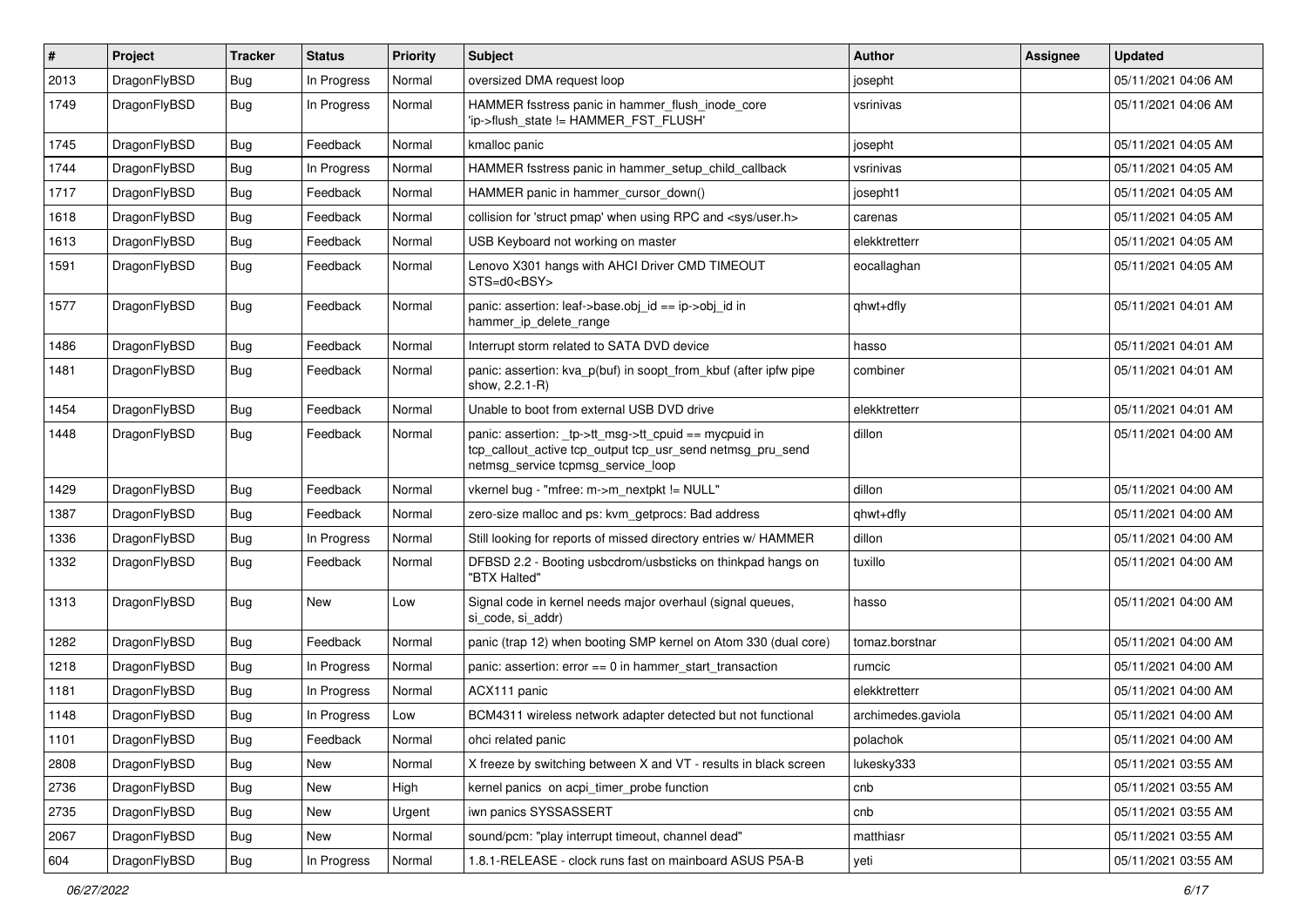| #    | Project      | <b>Tracker</b> | <b>Status</b> | <b>Priority</b> | Subject                                                                                 | <b>Author</b>     | Assignee | <b>Updated</b>      |
|------|--------------|----------------|---------------|-----------------|-----------------------------------------------------------------------------------------|-------------------|----------|---------------------|
| 2708 | DragonFlyBSD | Bug            | <b>New</b>    | Normal          | unable to send TCP nor UDP on age(4) interface                                          | dermiste          |          | 05/11/2021 03:54 AM |
| 2647 | DragonFlyBSD | Bug            | <b>New</b>    | Normal          | HAMMER panic on 3.6.0                                                                   | tuxillo           |          | 05/11/2021 03:54 AM |
| 2641 | DragonFlyBSD | <b>Bug</b>     | New           | Normal          | Panic when loading natapci as module                                                    | tuxillo           |          | 05/11/2021 03:54 AM |
| 2630 | DragonFlyBSD | Bug            | <b>New</b>    | Normal          | Bring in latest iconv fixes from FreeBSD10 as well as csmapper<br>updates               | tuxillo           |          | 05/11/2021 03:54 AM |
| 2544 | DragonFlyBSD | <b>Bug</b>     | New           | Normal          | live DVD system boot (menu option 1) caused db> prompt on<br>PE1950                     | estrabd           |          | 05/11/2021 03:54 AM |
| 1594 | DragonFlyBSD | <b>Bug</b>     | New           | Normal          | Kernel panic during boot from Live CD on Dell E6400                                     | bodie             |          | 05/11/2021 03:54 AM |
| 1368 | DragonFlyBSD | Bug            | In Progress   | Normal          | suspend signal race?                                                                    | qhwt+dfly         |          | 05/11/2021 03:51 AM |
| 884  | DragonFlyBSD | <b>Bug</b>     | In Progress   | High            | Performance/memory problems under filesystem IO load                                    | hasso             |          | 05/11/2021 03:50 AM |
| 3266 | DragonFlyBSD | <b>Bug</b>     | New           | High            | Filesystems broken due to "KKASSERT(count &<br>TOK_COUNTMASK);"                         | tkusumi           |          | 03/15/2021 01:21 PM |
| 3228 | DragonFlyBSD | <b>Bug</b>     | <b>New</b>    | Low             | pfi kif unref: state refcount $\leq 0$ in dmesg                                         | justin            |          | 03/05/2021 06:39 AM |
| 3041 | DragonFlyBSD | Submit         | New           | Normal          | firmware: Remove embedding of multiple images in one module.                            | Anonymous         |          | 12/25/2020 02:15 AM |
| 3252 | DragonFlyBSD | Bug            | <b>New</b>    | Normal          | tcsetattr/tcgetattr set errno incorrectly on non-TTY                                    | tonyc             |          | 10/26/2020 09:34 PM |
| 3249 | DragonFlyBSD | <b>Bug</b>     | <b>New</b>    | Normal          | HAMMER2 fsync(2) not working properly                                                   | tkusumi           |          | 09/21/2020 07:07 AM |
| 3247 | DragonFlyBSD | <b>Bug</b>     | <b>New</b>    | Normal          | Kernel panic doing nothing much                                                         | phma              |          | 09/12/2020 11:40 PM |
| 3243 | DragonFlyBSD | <b>Bug</b>     | <b>New</b>    | Normal          | SMART status not reported properly for SSD disks                                        | daftaupe          |          | 09/09/2020 11:03 PM |
| 3246 | DragonFlyBSD | <b>Bug</b>     | <b>New</b>    | Normal          | HAMMER2 unable to handle ENOSPC properly                                                | tkusumi           |          | 09/04/2020 11:11 AM |
| 2587 | DragonFlyBSD | Bug            | <b>New</b>    | Normal          | SATA DVD writer not detected by DragonFly                                               | srussell          |          | 09/04/2020 08:55 AM |
| 3245 | DragonFlyBSD | Bug            | New           | Normal          | panic: free: guard1x fail, i915 load from loader.conf                                   | polachok          |          | 08/21/2020 10:36 AM |
| 3107 | DragonFlyBSD | <b>Bug</b>     | <b>New</b>    | Low             | ACPI interrupt storm when loading i915 on Lenovo T460                                   | oyvinht           |          | 07/15/2020 07:01 AM |
| 3170 | DragonFlyBSD | Bug            | <b>New</b>    | Normal          | repeatable nfsd crash                                                                   | tse               |          | 06/11/2020 05:52 AM |
| 3208 | DragonFlyBSD | <b>Bug</b>     | <b>New</b>    | Normal          | Crash related to nfsd                                                                   | tse               |          | 06/11/2020 05:52 AM |
| 3240 | DragonFlyBSD | Bug            | New           | High            | compile error because of openssl with /usr/dports/security/rhash for<br>mysql 8 install | UlasSAYGIN        |          | 06/04/2020 08:05 AM |
| 3239 | DragonFlyBSD | Bug            | New           | Normal          | unable to SIGKILL glitched emacs                                                        | piecuch           |          | 05/26/2020 03:30 AM |
| 3238 | DragonFlyBSD | <b>Bug</b>     | <b>New</b>    | Normal          | race conditions when printing from vkernel console                                      | piecuch           |          | 05/19/2020 02:50 PM |
| 3235 | DragonFlyBSD | <b>Bug</b>     | New           | Normal          | Kernel panic in devfs vnops.c                                                           | mneumann          |          | 04/28/2020 07:00 AM |
| 3197 | DragonFlyBSD | <b>Bug</b>     | New           | Normal          | DragonFly upgrades                                                                      | tse               |          | 04/18/2020 04:18 PM |
| 3226 | DragonFlyBSD | <b>Bug</b>     | New           | Normal          | Xorg freezes in vm: thread stuck in "objtrm1"                                           | peeter            |          | 04/08/2020 02:10 AM |
| 3231 | DragonFlyBSD | <b>Bug</b>     | New           | Normal          | wifi drops on 5.8                                                                       | tse               |          | 04/06/2020 05:08 AM |
| 3219 | DragonFlyBSD | Bug            | New           | Normal          | x11/xorg port can not be build                                                          | <b>UlasSAYGIN</b> |          | 03/31/2020 08:57 AM |
| 3227 | DragonFlyBSD | Submit         | New           | Normal          | Add HAMMER2 instructions in the installation medium README                              | daftaupe          |          | 03/26/2020 03:34 PM |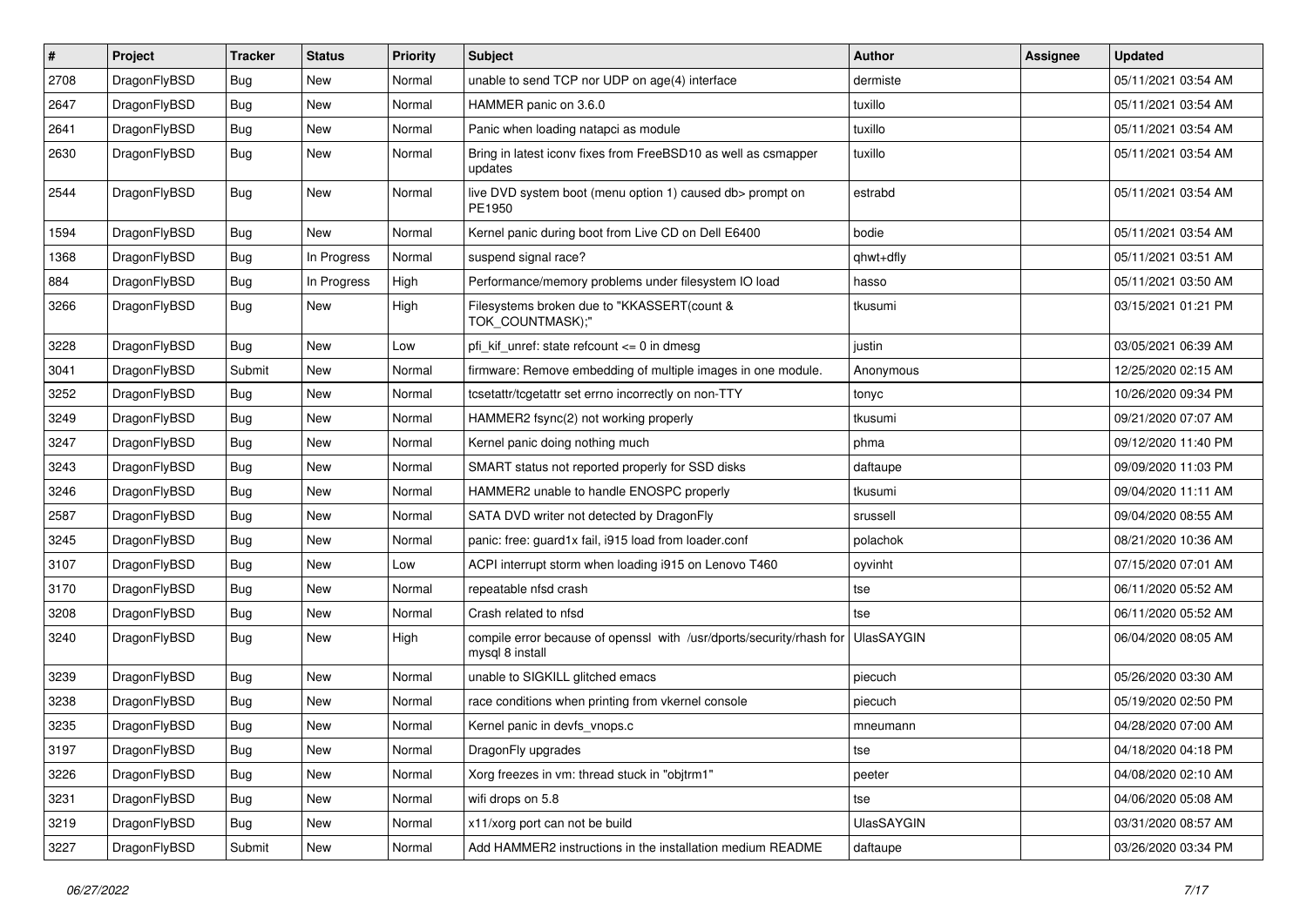| $\pmb{\#}$ | Project      | <b>Tracker</b> | <b>Status</b> | <b>Priority</b> | Subject                                                                                                                                                     | Author           | <b>Assignee</b> | <b>Updated</b>      |
|------------|--------------|----------------|---------------|-----------------|-------------------------------------------------------------------------------------------------------------------------------------------------------------|------------------|-----------------|---------------------|
| 3225       | DragonFlyBSD | Bug            | <b>New</b>    | Normal          | nfsd freeze when using qemu                                                                                                                                 | tse              |                 | 03/17/2020 11:52 AM |
| 3224       | DragonFlyBSD | Bug            | <b>New</b>    | Normal          | Kernel panic when trying to ping6                                                                                                                           | zhtw             |                 | 03/08/2020 08:55 AM |
| 3222       | DragonFlyBSD | Bug            | <b>New</b>    | Normal          | gcc - undefined reference to '__atomic_load' (missing libatomic?)                                                                                           | mneumann         |                 | 02/08/2020 02:45 AM |
| 3218       | DragonFlyBSD | Bug            | <b>New</b>    | Normal          | Kernel panics are not sent to comconsole when booted over EFI                                                                                               | mqudsi           |                 | 12/02/2019 08:52 PM |
| 3217       | DragonFlyBSD | Bug            | <b>New</b>    | Normal          | rescue tools: make install fails if rescue folder doesn't exist                                                                                             | dfbsd            |                 | 11/27/2019 08:16 PM |
| 3215       | DragonFlyBSD | Bug            | New           | Normal          | Hang in tcdrain(3) after write(3)                                                                                                                           | noloader         |                 | 11/25/2019 03:08 PM |
| 3209       | DragonFlyBSD | Bug            | <b>New</b>    | Normal          | svc has some minor bugs                                                                                                                                     | arcade@b1t.name  |                 | 10/24/2019 09:08 AM |
| 3206       | DragonFlyBSD | Submit         | <b>New</b>    | Normal          | update psm/kbd to FreeBSD 12.0 code                                                                                                                         | htse             |                 | 10/05/2019 03:49 PM |
| 3199       | DragonFlyBSD | Bug            | <b>New</b>    | Normal          | PFS label not found panic                                                                                                                                   | tse              |                 | 08/21/2019 03:51 AM |
| 3196       | DragonFlyBSD | Bug            | <b>New</b>    | Normal          | test issue after redmine upgrade (2)                                                                                                                        | tuxillo          |                 | 07/05/2019 04:33 AM |
| 3194       | DragonFlyBSD | Bug            | New           | High            | Hammer kernel crash on mirror-stream of PFS after upgrade<br>(assertion "cursor->flags &<br>HAMMER_CURSOR_ITERATE_CHECK" failed in<br>hammer_btree_iterate) | Anonymous        |                 | 06/29/2019 01:32 PM |
| 3047       | DragonFlyBSD | Bug            | <b>New</b>    | Normal          | <b>HAMMER</b> critical write error                                                                                                                          | samuel           |                 | 06/19/2019 09:50 AM |
| 3124       | DragonFlyBSD | Bug            | <b>New</b>    | High            | DragonFlyBSD 5.0.2 with Hammer2 with UEFI install doesn't boot                                                                                              | wiesl            |                 | 06/18/2019 05:07 AM |
| 1850       | DragonFlyBSD | Bug            | <b>New</b>    | Normal          | volume-add on hammer root fs panic                                                                                                                          | Johannes.Hofmann |                 | 04/18/2019 04:27 AM |
| 3184       | DragonFlyBSD | Bug            | <b>New</b>    | Normal          | tsleep(9) return value when PCATCH specified                                                                                                                | tkusumi          |                 | 04/03/2019 06:49 AM |
| 3152       | DragonFlyBSD | Bug            | Feedback      | Normal          | Console's size in ttyv0 and single user mode is sticking to 80x25,<br>while ttyv1 can make use of the whole screen                                          | overtime         |                 | 02/24/2019 01:08 AM |
| 3165       | DragonFlyBSD | <b>Bug</b>     | <b>New</b>    | Normal          | Looping at boot time                                                                                                                                        | gop              |                 | 12/28/2018 01:04 PM |
| 1580       | DragonFlyBSD | Bug            | Feedback      | Normal          | Panic (Fatal trap 12: page fault while in kernel mode) while playing<br>with pf and netif names                                                             | rumcic           |                 | 12/21/2018 01:21 AM |
| 3141       | DragonFlyBSD | <b>Bug</b>     | <b>New</b>    | Normal          | dhclient blocks boot process                                                                                                                                | rowo             |                 | 12/16/2018 11:01 AM |
| 2250       | DragonFlyBSD | Bug            | <b>New</b>    | Normal          | Kernel panic                                                                                                                                                | adamk            |                 | 11/23/2018 01:10 AM |
| 3157       | DragonFlyBSD | Bug            | <b>New</b>    | Normal          | TP-Link UE300 not working in 5.2-RELEASE                                                                                                                    | tuxillo          |                 | 11/15/2018 02:08 PM |
| 2287       | DragonFlyBSD | Bug            | <b>New</b>    | Normal          | HAMMER(ROOT) Illegal UNDO TAIL signature at<br>300000001967c000                                                                                             | y0n3t4n1         |                 | 11/07/2018 01:22 AM |
| 2898       | DragonFlyBSD | Bug            | <b>New</b>    | Normal          | <b>HAMMER</b> panic                                                                                                                                         | pavalos          |                 | 11/03/2018 07:05 AM |
| 3147       | DragonFlyBSD | Submit         | New           | Normal          | Enable headless installation                                                                                                                                | ddegroot         |                 | 10/09/2018 01:25 PM |
| 3120       | DragonFlyBSD | Bug            | <b>New</b>    | Normal          | Intel AC 8260 firmware does not load                                                                                                                        | Vintodrimmer     |                 | 08/28/2018 03:30 AM |
| 3143       | DragonFlyBSD | Bug            | New           | Normal          | assertion "0" failed in hammer2_inode_xop_chain_sync                                                                                                        | cbin             |                 | 07/18/2018 12:50 PM |
| 3142       | DragonFlyBSD | Submit         | New           | Normal          | lib/libdmsg: Unbreak using new API EVP_CIPHER_CTX_new()                                                                                                     | tkusumi          |                 | 07/08/2018 04:18 AM |
| 3139       | DragonFlyBSD | Bug            | New           | Normal          | USB Mouse Does Not Work in DragonflyBSD guest on VirtualBox                                                                                                 | chiguy1256       |                 | 06/24/2018 10:14 PM |
| 3135       | DragonFlyBSD | Submit         | New           | Normal          | Add EVFILT_RECV and EVFILT_SEND                                                                                                                             | tautolog         |                 | 05/25/2018 09:59 PM |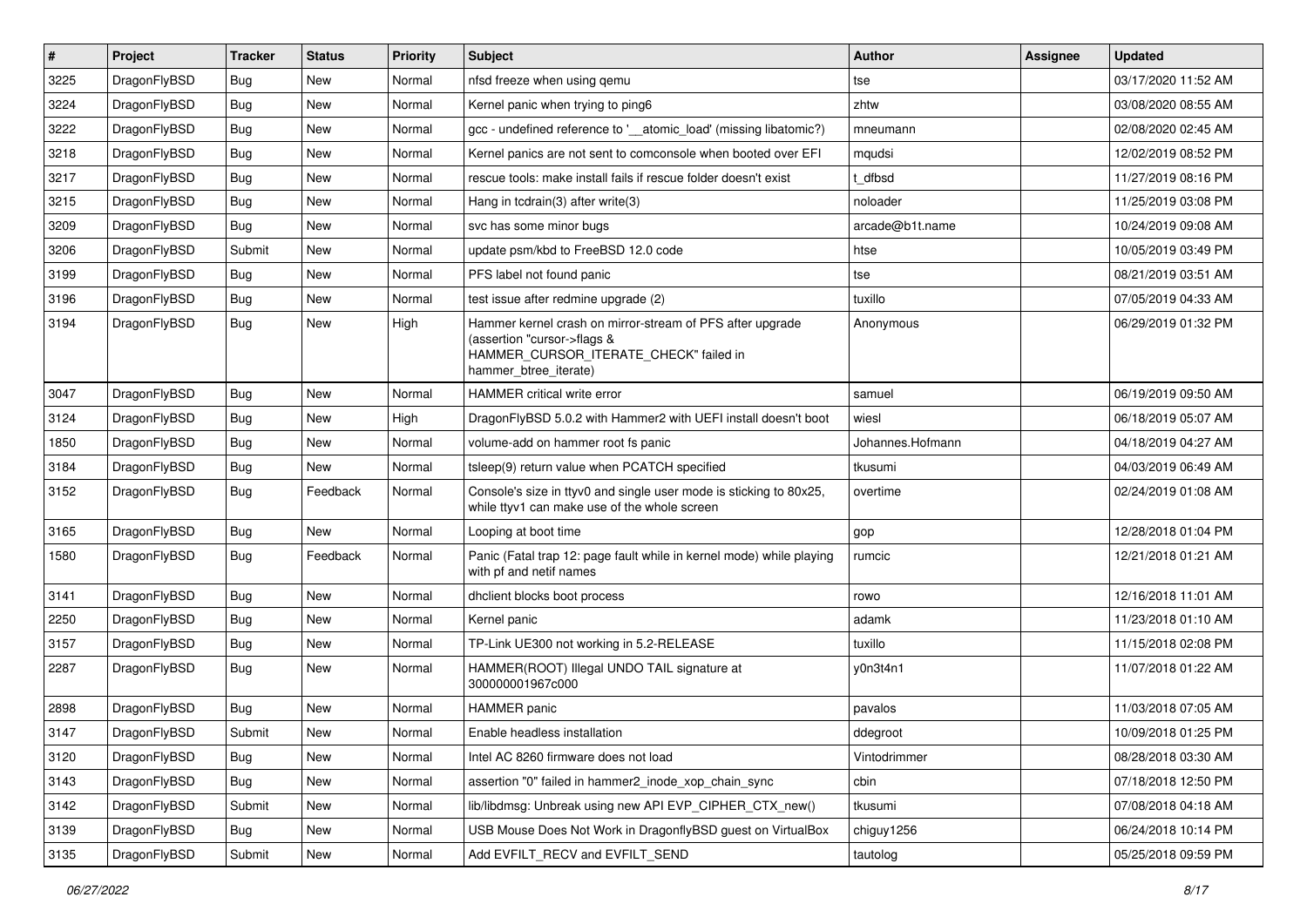| $\vert$ # | Project      | <b>Tracker</b> | <b>Status</b> | <b>Priority</b> | <b>Subject</b>                                                                                          | Author                 | Assignee | <b>Updated</b>      |
|-----------|--------------|----------------|---------------|-----------------|---------------------------------------------------------------------------------------------------------|------------------------|----------|---------------------|
| 3134      | DragonFlyBSD | Bug            | <b>New</b>    | Normal          | RFC 3021 (/31 networks) appear to be unsupported                                                        | jailbird               |          | 05/16/2018 11:03 PM |
| 3132      | DragonFlyBSD | <b>Bug</b>     | <b>New</b>    | Low             | unifdef mined                                                                                           | bcallah                |          | 04/26/2018 08:34 PM |
| 3129      | DragonFlyBSD | Bug            | New           | High            | Kernel panic with 5.2.0 on A2SDi-4C-HLN4F                                                               | stateless              |          | 04/24/2018 12:50 AM |
| 1521      | DragonFlyBSD | Bug            | Feedback      | Normal          | amd64 2.4 livecd won't mount root at boot                                                               | bolapara               |          | 01/28/2018 03:45 AM |
| 3117      | DragonFlyBSD | Bug            | <b>New</b>    | Normal          | Problem with colours if "intel" video-driver used                                                       | dpostolov              |          | 01/07/2018 11:35 PM |
| 3116      | DragonFlyBSD | Bug            | New           | Normal          | da0 detects on very big volume if to _remove_ usb install stick and<br>reboot on Intel NUC5PPYH         | dpostolov              |          | 01/07/2018 09:40 PM |
| 3111      | DragonFlyBSD | Bug            | In Progress   | High            | Mouse lags every second heavily under X11                                                               | mneumann               |          | 12/12/2017 09:46 PM |
| 3110      | DragonFlyBSD | Bug            | <b>New</b>    | Normal          | crash with ipfw3 under load                                                                             | bnegre82               |          | 12/09/2017 06:22 AM |
| 3076      | DragonFlyBSD | Bug            | <b>New</b>    | Normal          | sys/dev/netif/ig_hal/e1000_ich8lan.c:1594: sanity checking mixup ?                                      | dcb                    |          | 10/11/2017 01:58 AM |
| 3025      | DragonFlyBSD | Bug            | <b>New</b>    | Normal          | sys/dev/powermng/powernow/powernow.c:284: bad comparison?                                               | dcb                    |          | 09/23/2017 07:45 AM |
| 3052      | DragonFlyBSD | Bug            | <b>New</b>    | Normal          | panic DragonFly v4.8.1-RELEASE by mounting a malformed NTFS<br>image [64.000]                           | open.source@ribose.com |          | 08/14/2017 03:22 AM |
| 3051      | DragonFlyBSD | Bug            | New           | Normal          | panic DragonFly v4.8.1-RELEASE by mounting a malformed NTFS<br>image [12.000]                           | open.source@ribose.com |          | 08/14/2017 03:20 AM |
| 3049      | DragonFlyBSD | Bug            | New           | Normal          | panic DragonFly v4.8.1-RELEASE by mounting a malformed<br>msdosfs image [12.128]                        | open.source@ribose.com |          | 08/14/2017 02:53 AM |
| 3011      | DragonFlyBSD | Bug            | In Progress   | Normal          | dragonfly/sys/dev/netif/re/re.c: suspicious code ?                                                      | dcb                    |          | 07/29/2017 01:26 AM |
| 3036      | DragonFlyBSD | <b>Bug</b>     | <b>New</b>    | Normal          | panic in icmp redirect start() ASSERT IN NETISR(0)                                                      | tautolog               |          | 05/11/2017 07:27 PM |
| 3035      | DragonFlyBSD | Bug            | New           | Normal          | panic: assertion "cpu >= 0 && cpu < ncpus" failed in netisr_cpuport<br>at /usr/src/sys/net/netisr2.h:87 | masu                   |          | 05/11/2017 01:24 AM |
| 3021      | DragonFlyBSD | <b>Bug</b>     | In Progress   | Normal          | sys/dev/drm/i915/i915_gem_stolen.c:115]: (error) Signed integer<br>overflow for expression '65535<<20'  | dcb                    |          | 04/11/2017 12:46 PM |
| 3024      | DragonFlyBSD | Bug            | New           | Low             | sys/dev/netif/wi/if wi.c:1090]: (style) Redundant condition                                             | dcb                    |          | 04/11/2017 11:56 AM |
| 3022      | DragonFlyBSD | Bug            | <b>New</b>    | Normal          | sys/dev/netif/ath/ath/if_ath.c:2142: strange bitmask?                                                   | dcb                    |          | 04/11/2017 11:49 AM |
| 3018      | DragonFlyBSD | <b>Bug</b>     | <b>New</b>    | Normal          | sys/bus/u4b/wlan/if_run.c:5464]: (style) Redundant condition                                            | dcb                    |          | 04/11/2017 11:26 AM |
| 3006      | DragonFlyBSD | Bug            | New           | Normal          | boot0cfg: panic in kern_udev.c in function _udev_dict_set_cstr when<br>installing in VirtualBox         | <b>MichiGreat</b>      |          | 04/01/2017 02:22 PM |
| 2994      | DragonFlyBSD | Bug            | <b>New</b>    | Normal          | Intermittent boot hangs after git: hammer - HAMMER Version 7                                            | davshao                |          | 03/30/2017 02:06 PM |
| 2972      | DragonFlyBSD | <b>Bug</b>     | New           | Normal          | ipfw3 "deny to me" does not work correctly                                                              | mneumann               |          | 12/27/2016 12:11 PM |
| 2970      | DragonFlyBSD | Bug            | New           | Normal          | kernel 4.7: "Is -I" causes panic on UDF filesystem: "bgetvp -<br>overlapping buffer"                    | peeter                 |          | 12/21/2016 02:46 AM |
| 1307      | DragonFlyBSD | <b>Bug</b>     | In Progress   | Normal          | hammer tid -2 shows unexpected result                                                                   | corecode               |          | 10/18/2016 05:29 PM |
| 2526      | DragonFlyBSD | <b>Bug</b>     | New           | Normal          | hammer cleanup doesn't run on first day of DST                                                          | pavalos                |          | 10/18/2016 05:28 PM |
| 2958      | DragonFlyBSD | <b>Bug</b>     | Feedback      | Normal          | Hammer FS dies during pruning after massive write load                                                  | neilb                  |          | 10/11/2016 04:20 AM |
| 2957      | DragonFlyBSD | <b>Bug</b>     | Feedback      | Normal          | swapoff -a followed by swapon -a doesn't give your swap back                                            | neilb                  |          | 10/09/2016 04:17 AM |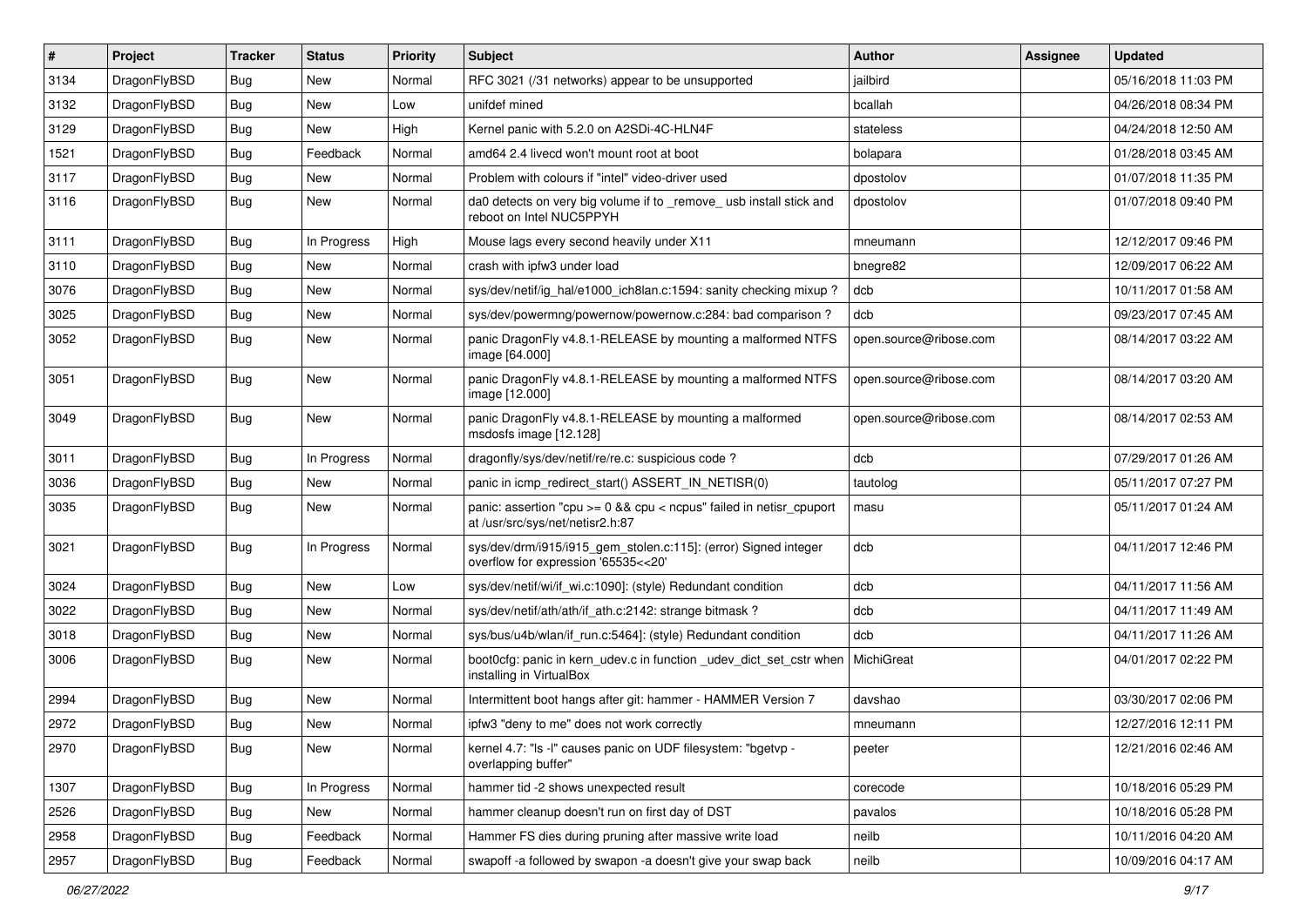| $\vert$ # | Project      | <b>Tracker</b> | <b>Status</b> | <b>Priority</b> | Subject                                                                                                       | Author           | <b>Assignee</b> | <b>Updated</b>      |
|-----------|--------------|----------------|---------------|-----------------|---------------------------------------------------------------------------------------------------------------|------------------|-----------------|---------------------|
| 2915      | DragonFlyBSD | <b>Bug</b>     | <b>New</b>    | High            | Hammer mirror-copy problem                                                                                    | t dfbsd          |                 | 08/25/2016 05:28 AM |
| 2936      | DragonFlyBSD | <b>Bug</b>     | <b>New</b>    | Normal          | loader.efi crashes while loading kernel                                                                       | spaceille        |                 | 08/20/2016 06:17 AM |
| 2933      | DragonFlyBSD | Submit         | New           | Normal          | Remove unix domain socket support from cat(1)                                                                 | sevan            |                 | 08/01/2016 08:10 PM |
| 2931      | DragonFlyBSD | Bug            | <b>New</b>    | Low             | 'gdb' of 'vkernel' unable to print backtrace                                                                  | tofergus         |                 | 07/26/2016 01:51 PM |
| 2930      | DragonFlyBSD | <b>Bug</b>     | <b>New</b>    | High            | 'objcache' causes panic during 'nfs_readdir'                                                                  | tofergus         |                 | 07/26/2016 01:09 PM |
| 2924      | DragonFlyBSD | <b>Bug</b>     | New           | Normal          | cat -v fails to tag characters in extended table with M- prefix with<br>some locales                          | sevan            |                 | 07/11/2016 07:18 AM |
| 2878      | DragonFlyBSD | <b>Bug</b>     | New           | Low             | [fix] CCVER problem when using clang and cpu extensions<br>(intrinsics)                                       | arcade@b1t.name  |                 | 06/24/2016 04:25 AM |
| 2891      | DragonFlyBSD | <b>Bug</b>     | <b>New</b>    | Normal          | Kernel panic in IEEE802.11 related code                                                                       | shamaz           |                 | 05/29/2016 05:49 PM |
| 2890      | DragonFlyBSD | <b>Bug</b>     | <b>New</b>    | Normal          | not able to boot usb installer on Toshiba Chromebook 2                                                        | johnnywhishbone  |                 | 02/22/2016 03:42 AM |
| 2892      | DragonFlyBSD | Bug            | New           | Normal          | swap_pager:indefinite wait bufferf error                                                                      | <b>Ihmwzy</b>    |                 | 02/21/2016 10:32 PM |
| 2887      | DragonFlyBSD | Bug            | <b>New</b>    | Low             | Missing extattr_namespace_to_string and<br>extattr_string_to_namespace functions                              | rubenk           |                 | 02/06/2016 05:09 AM |
| 2886      | DragonFlyBSD | Bug            | <b>New</b>    | Normal          | dragonfly mail agent: sending a testmail causes high system load                                              | worf             |                 | 02/05/2016 05:53 AM |
| 2882      | DragonFlyBSD | <b>Bug</b>     | New           | Low             | bridge sends packets from individual interfaces                                                               | arcade@b1t.name  |                 | 01/09/2016 12:43 PM |
| 2881      | DragonFlyBSD | Bug            | <b>New</b>    | Normal          | Pulseaudio hangs/resets system when starting X11                                                              | mneumann         |                 | 01/09/2016 03:08 AM |
| 2877      | DragonFlyBSD | Bug            | <b>New</b>    | Low             | sed fails when working with UTF-8 locale and non-UTF symbols                                                  | arcade@b1t.name  |                 | 12/30/2015 11:20 AM |
| 2674      | DragonFlyBSD | Bug            | <b>New</b>    | Normal          | <b>GPT Support</b>                                                                                            | ftigeot          |                 | 12/28/2015 02:54 PM |
| 2874      | DragonFlyBSD | Bug            | <b>New</b>    | Normal          | make world DESTDIR=/emptydir fails                                                                            | pascii           |                 | 12/25/2015 07:04 AM |
| 2863      | DragonFlyBSD | <b>Bug</b>     | New           | Normal          | HAMMER synch tid is zero                                                                                      | shamaz           |                 | 12/12/2015 11:24 PM |
| 2859      | DragonFlyBSD | Bug            | <b>New</b>    | Low             | Installer configuration menu always highlights "Select timezone", no<br>matter which step was last completed. | cgag             |                 | 12/02/2015 01:54 PM |
| 2858      | DragonFlyBSD | Bug            | New           | Low             | Installer "Local or UTC" question should have "No" selected by<br>default.                                    | cgag             |                 | 12/02/2015 01:18 PM |
| 2857      | DragonFlyBSD | Bug            | New           | Normal          | hammer stalls via bitcoin-qt                                                                                  | tkusumi          |                 | 11/30/2015 06:52 AM |
| 2835      | DragonFlyBSD | Bug            | <b>New</b>    | Normal          | /usr/include/c++/5.0/bits/c++locale.h likes<br>POSIX_C_SOURCE>=200809                                         | davshao          |                 | 11/18/2015 03:40 AM |
| 2840      | DragonFlyBSD | Bug            | <b>New</b>    | Normal          | wrong voltage is reported                                                                                     | yellowrabbit2010 |                 | 09/11/2015 06:09 PM |
| 2820      | DragonFlyBSD | Bug            | New           | Normal          | TP-Link USB Wi-Fi adapter cannot be reattached to the system                                                  | shamaz           |                 | 05/22/2015 09:45 PM |
| 2816      | DragonFlyBSD | Bug            | New           | Normal          | A multitasking process being debugged can get stuck                                                           | phma             |                 | 05/19/2015 03:57 AM |
| 2812      | DragonFlyBSD | Bug            | New           | Normal          | Panic on Intel DE3815TYKHE                                                                                    | tmorp            |                 | 05/14/2015 03:14 PM |
| 2809      | DragonFlyBSD | <b>Bug</b>     | New           | Normal          | hammer mirror-stream                                                                                          | masu             |                 | 04/10/2015 12:33 AM |
| 2803      | DragonFlyBSD | Bug            | New           | Normal          | HAMMER: Warning: UNDO area too small!                                                                         | ftigeot          |                 | 03/11/2015 03:42 PM |
| 2802      | DragonFlyBSD | Bug            | New           | Normal          | USB Wifi urtwn0 crash from cd boot                                                                            | opvalues         |                 | 03/10/2015 01:07 AM |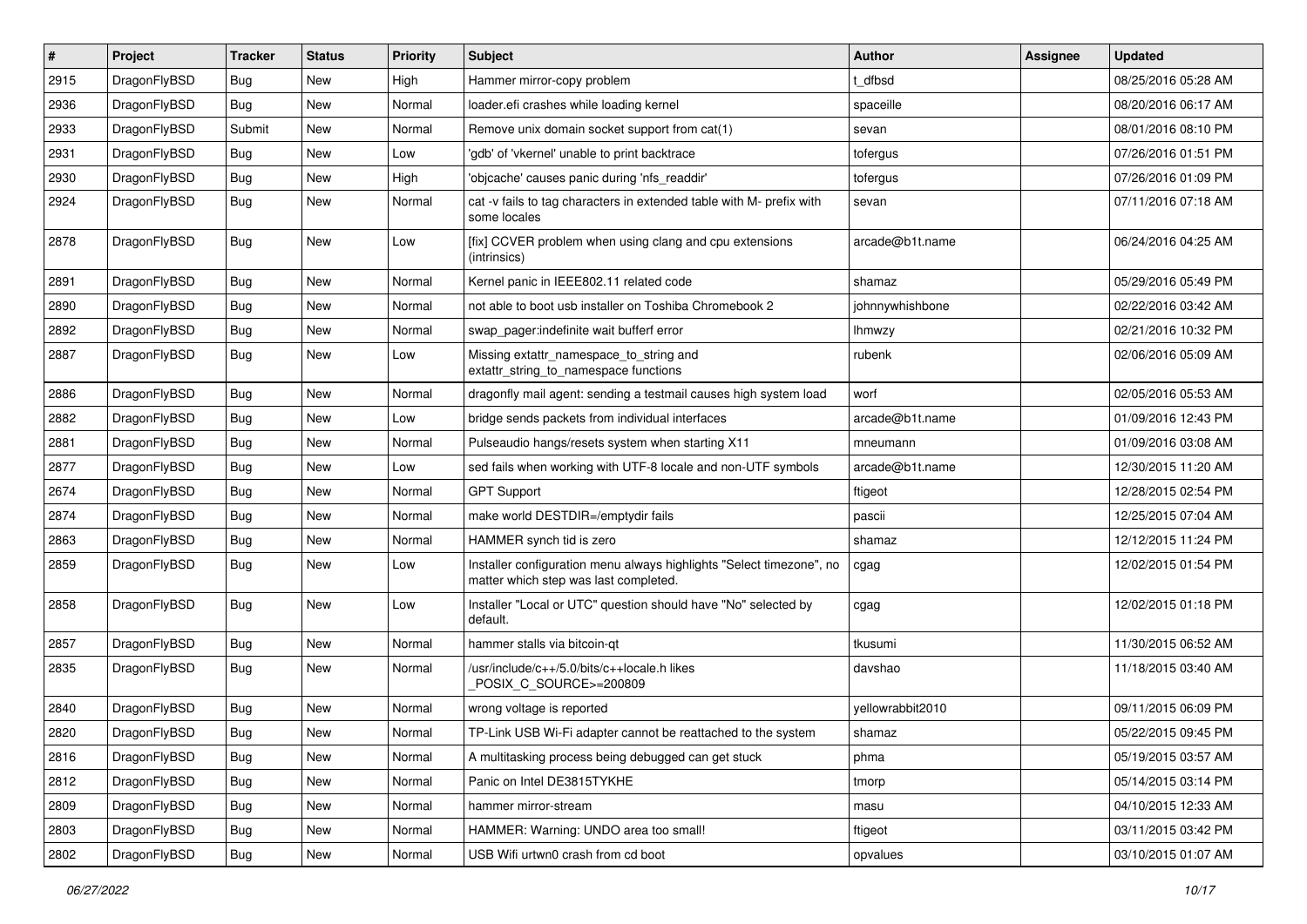| $\sharp$ | Project      | <b>Tracker</b> | <b>Status</b> | <b>Priority</b> | Subject                                                                                          | Author        | Assignee | <b>Updated</b>      |
|----------|--------------|----------------|---------------|-----------------|--------------------------------------------------------------------------------------------------|---------------|----------|---------------------|
| 2799     | DragonFlyBSD | <b>Bug</b>     | New           | Normal          | Fatal trap 12 caused by moused(8) -p /dev/cual0                                                  | opvalues      |          | 03/04/2015 11:01 PM |
| 2790     | DragonFlyBSD | Submit         | <b>New</b>    | Low             | filedesc softrefs increment code factoring                                                       | dclink        |          | 02/21/2015 04:00 AM |
| 2788     | DragonFlyBSD | <b>Bug</b>     | <b>New</b>    | Normal          | ioctl GSLICEINFO: Not working for vnode slice                                                    | mneumann      |          | 02/12/2015 07:49 AM |
| 1672     | DragonFlyBSD | <b>Bug</b>     | Feedback      | Normal          | panic (trap 12) around btree search() in 2.4.1-RELEASE                                           | floid         |          | 01/19/2015 03:36 AM |
| 1634     | DragonFlyBSD | <b>Bug</b>     | <b>New</b>    | Normal          | panic: spin_lock: 0xe4ad1320, indefinitive wait!                                                 | elekktretterr |          | 01/19/2015 03:21 AM |
| 1560     | DragonFlyBSD | <b>Bug</b>     | Feedback      | Normal          | Unable to modify partition table on ThinkPad T61p during install                                 | rehsack       |          | 01/15/2015 08:57 AM |
| 979      | DragonFlyBSD | <b>Bug</b>     | Feedback      | Normal          | Failure-prone USB mass storage (SB600? msdosfs? CAM?)                                            | floid         |          | 01/15/2015 08:38 AM |
| 846      | DragonFlyBSD | <b>Bug</b>     | Feedback      | Normal          | USB bugs:usb mouse can't used!                                                                   | frankning     |          | 01/15/2015 08:36 AM |
| 1456     | DragonFlyBSD | <b>Bug</b>     | Feedback      | Normal          | Microsoft wireless desktop problems                                                              | elekktretterr |          | 01/15/2015 08:34 AM |
| 1194     | DragonFlyBSD | Bug            | New           | Normal          | SCSI errors while trying to copy photos from my camera                                           | elekktretterr |          | 01/14/2015 04:39 PM |
| 2617     | DragonFlyBSD | <b>Bug</b>     | Feedback      | Normal          | Possible issue with wireless mouse on 3.6 release                                                | FilippoMo     |          | 01/14/2015 03:42 PM |
| 2738     | DragonFlyBSD | <b>Bug</b>     | <b>New</b>    | Normal          | Hammer: Strange behavior when trying to recover old version of<br>moved file                     | roland        |          | 11/20/2014 08:02 AM |
| 2731     | DragonFlyBSD | Bug            | In Progress   | Normal          | Screen full of random colors when starting Xorg with Intel Haswell<br>HD Graphics P4600          | jkatzmaier    |          | 11/12/2014 04:08 PM |
| 2712     | DragonFlyBSD | Bug            | <b>New</b>    | Normal          | connect(2) returns EINVAL when retrying after ECONNREFUSED                                       | jorisgio      |          | 08/14/2014 05:31 PM |
| 2688     | DragonFlyBSD | Bug            | New           | Normal          | 67613368bdda7 Fix wrong checks for U4B presence Asrock Z77M<br>difficulty detecting USB keyboard | davshao       |          | 06/28/2014 07:08 PM |
| 2687     | DragonFlyBSD | Bug            | <b>New</b>    | Normal          | natacontrol software RAID in installer                                                           | csmelosky     |          | 06/22/2014 12:03 PM |
| 2680     | DragonFlyBSD | Bug            | New           | Low             | boot0cfg update makes box unbootable                                                             | herrgard      |          | 06/10/2014 06:02 AM |
| 2489     | DragonFlyBSD | Bug            | New           | Normal          | nmalloc doesn't cache VA for allocations > 8KB                                                   | vsrinivas     |          | 06/10/2014 05:51 AM |
| 2490     | DragonFlyBSD | Bug            | New           | Normal          | nmalloc should color addresses to avoid cache bank conflictsw                                    | vsrinivas     |          | 06/10/2014 05:51 AM |
| 2329     | DragonFlyBSD | Bug            | <b>New</b>    | Normal          | ibm x3550 & acpi                                                                                 | ano           |          | 06/03/2014 11:37 AM |
| 2629     | DragonFlyBSD | Bug            | New           | Normal          | Replace gcc44 with llvm34, clang34, and libc++                                                   | tuxillo       |          | 06/02/2014 02:30 PM |
| 1592     | DragonFlyBSD | Bug            | Feedback      | Normal          | AcpiOSUnmapMemory: Warning, deallocation did not track<br>allocation.                            | eocallaghan   |          | 06/02/2014 07:45 AM |
| 1330     | DragonFlyBSD | Bug            | Feedback      | Normal          | Hammer, usb disk, SYNCHRONIZE CACHE failure                                                      | josepht       |          | 06/02/2014 04:56 AM |
| 570      | DragonFlyBSD | Bug            | Feedback      | Normal          | 1.8.x: ACPI problems                                                                             | qhwt+dfly     |          | 06/02/2014 03:45 AM |
| 2652     | DragonFlyBSD | Bug            | New           | Normal          | 189a0ff3761b47  ix: Implement MSI-X support locks up Lenovo<br>S10 Intel Atom n2/0               | davshao       |          | 05/14/2014 01:55 AM |
| 1695     | DragonFlyBSD | <b>Bug</b>     | <b>New</b>    | Normal          | NFS-related system breakdown                                                                     | Anonymous     |          | 04/10/2014 12:35 AM |
| 2657     | DragonFlyBSD | <b>Bug</b>     | New           | High            | Needs acl to migrate our servers                                                                 | ferney        |          | 03/31/2014 11:37 AM |
| 2473     | DragonFlyBSD | <b>Bug</b>     | New           | Normal          | Kernel crash when trying to up the wpi0 device (Dfly<br>v3.3.0.758.g47388-DEVELOPMENT)           | tomaz         |          | 02/24/2014 08:50 AM |
| 2619     | DragonFlyBSD | <b>Bug</b>     | New           | Normal          | DragonFly 3.6 can't be installed on a 6TB volume                                                 | ftigeot       |          | 02/23/2014 11:55 PM |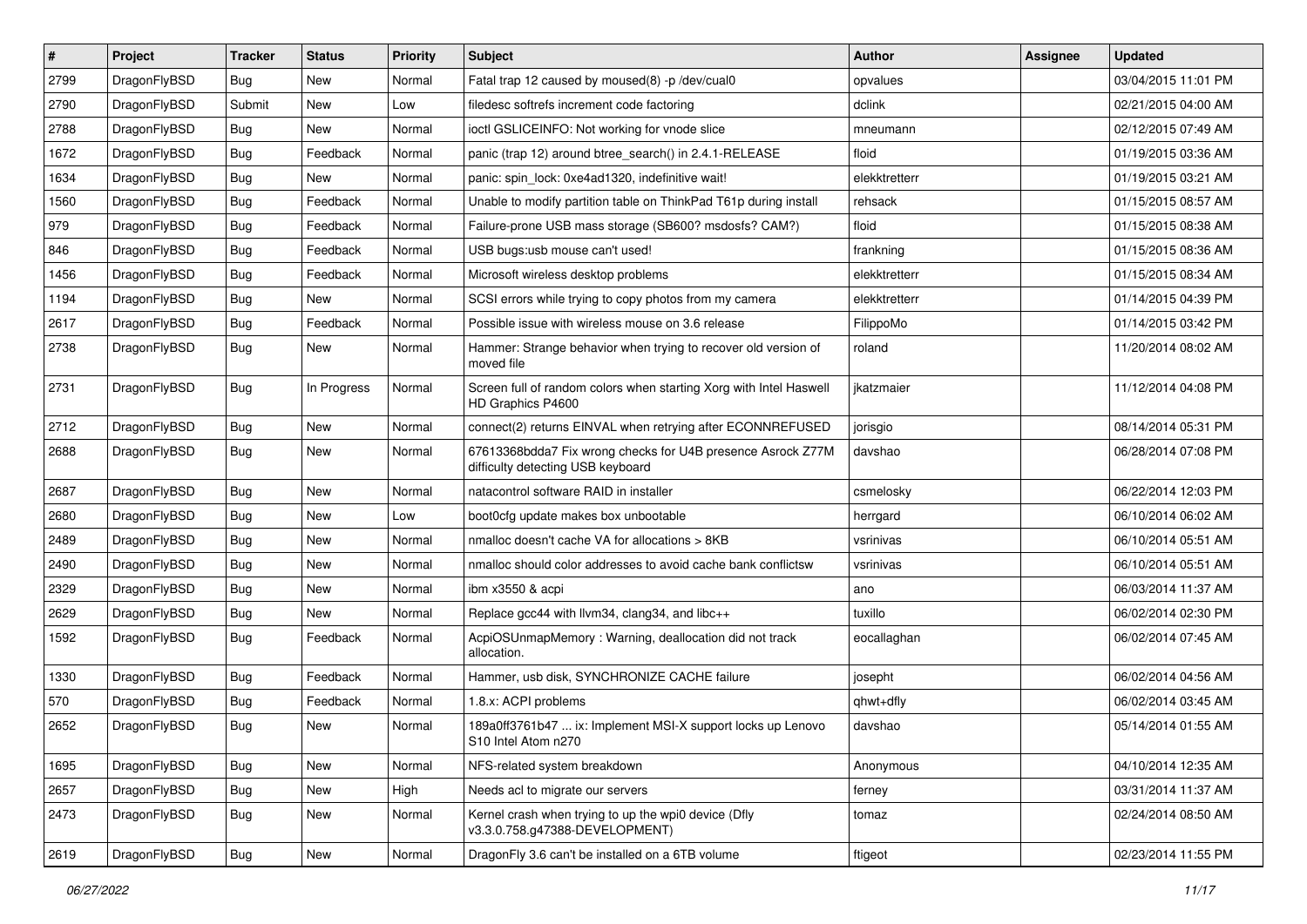| $\#$ | Project      | <b>Tracker</b> | <b>Status</b> | <b>Priority</b> | Subject                                                                                                        | <b>Author</b>     | Assignee | <b>Updated</b>      |
|------|--------------|----------------|---------------|-----------------|----------------------------------------------------------------------------------------------------------------|-------------------|----------|---------------------|
| 285  | DragonFlyBSD | Bug            | Feedback      | Low             | interrupt latency with re without ip address configured                                                        | thomas.nikolajsen |          | 02/20/2014 10:30 AM |
| 2645 | DragonFlyBSD | Bug            | <b>New</b>    | Normal          | panic with dsched fq and ioprio                                                                                | jyoung15          |          | 02/20/2014 07:29 AM |
| 1246 | DragonFlyBSD | Bug            | New           | Normal          | bad resolution (monitor desync) with livedvd                                                                   | Przem0l           |          | 02/18/2014 06:29 AM |
| 989  | DragonFlyBSD | Bug            | <b>New</b>    | Normal          | installer/fdisk trouble with wrapped values                                                                    | Discodestroyer    |          | 02/18/2014 06:27 AM |
| 1185 | DragonFlyBSD | Bug            | <b>New</b>    | High            | need a tool to merge changes into /etc                                                                         | wa1ter            |          | 02/18/2014 06:02 AM |
| 1193 | DragonFlyBSD | Bug            | New           | Normal          | kernel doesn't recognize cdrom drive                                                                           | nonsolosoft       |          | 01/25/2014 09:11 PM |
| 2626 | DragonFlyBSD | Bug            | New           | Normal          | iwn driver drops with error: "firmware error 'iwn_intr: fatal firmware<br>error"                               | rodyaj            |          | 01/09/2014 05:50 AM |
| 2622 | DragonFlyBSD | Bug            | <b>New</b>    | Normal          | VAIO FIT15E fn keys support                                                                                    | nonsolosoft       |          | 12/31/2013 01:31 AM |
| 2621 | DragonFlyBSD | Bug            | New           | Normal          | core dump using cdrom                                                                                          | nonsolosoft       |          | 12/27/2013 12:43 AM |
| 2620 | DragonFlyBSD | Bug            | <b>New</b>    | Normal          | moused problem                                                                                                 | FilippoMo         |          | 12/20/2013 10:32 AM |
| 2618 | DragonFlyBSD | Bug            | New           | Normal          | mouse problem on RELEASE-3_6_0                                                                                 | FilippoMo         |          | 12/20/2013 03:26 AM |
| 2556 | DragonFlyBSD | Bug            | Feedback      | Normal          | DragonFly v3.5.0.81.gd3479 - Process signal weirdness                                                          | tuxillo           |          | 12/17/2013 03:48 PM |
| 2611 | DragonFlyBSD | <b>Bug</b>     | New           | Normal          | Change in IP address results in network not working                                                            | phma              |          | 12/05/2013 07:55 PM |
| 2609 | DragonFlyBSD | Bug            | New           | Normal          | master: panic: assertion<br>"LWKT_TOKEN_HELD_ANY(vm_object_token(object))" failed in<br>swp_pager_lookup       | thomas.nikolajsen |          | 11/28/2013 11:36 AM |
| 2604 | DragonFlyBSD | Bug            | New           | Normal          | dell laptop does not boot with LATEST                                                                          | isenmann          |          | 11/20/2013 02:07 AM |
| 2598 | DragonFlyBSD | Bug            | New           | Normal          | i386 via USB Booting                                                                                           | mbzadegan         |          | 10/21/2013 02:28 AM |
| 2595 | DragonFlyBSD | Bug            | New           | Normal          | DragonFly 3.4.3 crashes on SUN Blade X6250 with Qlogic ISP 2432<br>FC card                                     | Turvamies         |          | 10/07/2013 11:53 AM |
| 2586 | DragonFlyBSD | Bug            | <b>New</b>    | Normal          | pf: "modulate" state seems problematic                                                                         | srussell          |          | 09/25/2013 07:36 PM |
| 2569 | DragonFlyBSD | Bug            | New           | Normal          | ctime NFS                                                                                                      | ferney            |          | 08/11/2013 04:35 AM |
| 2568 | DragonFlyBSD | Bug            | New           | Normal          | AHCI panic                                                                                                     | josepht           |          | 06/07/2013 05:52 PM |
| 2565 | DragonFlyBSD | Bug            | <b>New</b>    | Normal          | "ifconfig ix0 up" panic                                                                                        | ltpig402a         |          | 06/03/2013 05:46 AM |
| 2557 | DragonFlyBSD | <b>Bug</b>     | New           | Normal          | stock 3.4.1 kernel halts during booting if dm and dm_target_crypt<br>are loaded and RAID controller is present | phma              |          | 05/12/2013 10:38 PM |
| 2552 | DragonFlyBSD | Bug            | New           | Low             | hammer recovery should indicate progress                                                                       | phma              |          | 05/03/2013 12:13 AM |
| 2547 | DragonFlyBSD | Bug            | New           | High            | crashed while doing a dry run of pkg_rolling-replace                                                           | phma              |          | 04/18/2013 10:40 PM |
| 2136 | DragonFlyBSD | <b>Bug</b>     | <b>New</b>    | Normal          | socketpair() doesn't free file descriptors on copyout failure                                                  | vsrinivas         |          | 04/05/2013 09:13 AM |
| 2535 | DragonFlyBSD | <b>Bug</b>     | <b>New</b>    | Normal          | Imap processes apparentlt blocked on disk I/O                                                                  | ftigeot           |          | 04/02/2013 09:31 AM |
| 2529 | DragonFlyBSD | <b>Bug</b>     | New           | Low             | Sundance network adapter is not detected and attached                                                          | kworr             |          | 03/25/2013 02:29 AM |
| 2531 | DragonFlyBSD | <b>Bug</b>     | New           | Normal          | camcontrol fails to disable APM                                                                                | m.lombardi85      |          | 03/23/2013 12:28 PM |
| 1824 | DragonFlyBSD | <b>Bug</b>     | Feedback      | Normal          | kernel panic, x86, 2.7.3.859.ge5104                                                                            | akirchhoff135014  |          | 03/10/2013 07:49 AM |
| 1668 | DragonFlyBSD | <b>Bug</b>     | Feedback      | Normal          | Power button not working                                                                                       | elekktretterr     |          | 03/10/2013 06:22 AM |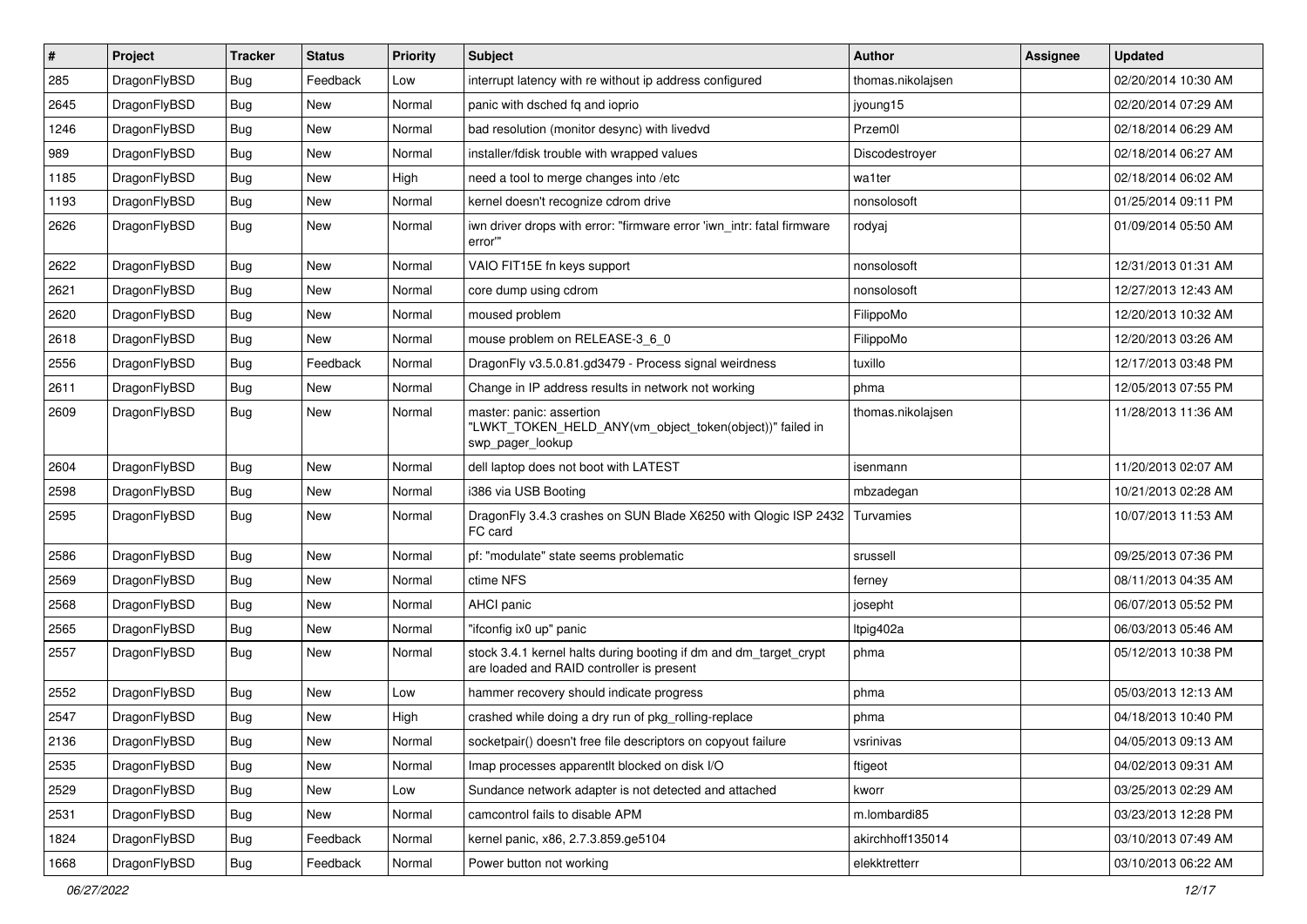| $\vert$ # | Project      | <b>Tracker</b> | <b>Status</b> | <b>Priority</b> | Subject                                                                                                                      | <b>Author</b>     | <b>Assignee</b> | <b>Updated</b>      |
|-----------|--------------|----------------|---------------|-----------------|------------------------------------------------------------------------------------------------------------------------------|-------------------|-----------------|---------------------|
| 1250      | DragonFlyBSD | Bug            | Feedback      | Normal          | Panic upon plugging an USB flash drive into the machine                                                                      | rumcic            |                 | 03/10/2013 05:17 AM |
| 1249      | DragonFlyBSD | Bug            | Feedback      | Normal          | panic: ffs vfree: freeing free inode                                                                                         | rumcic            |                 | 03/10/2013 05:13 AM |
| 1489      | DragonFlyBSD | <b>Bug</b>     | Feedback      | Normal          | panic: ufs dirbad: bad dir                                                                                                   | rumcic            |                 | 03/10/2013 04:34 AM |
| 1502      | DragonFlyBSD | <b>Bug</b>     | In Progress   | Normal          | Lock while deleting files from nohistory HAMMER directories                                                                  | hasso             |                 | 03/10/2013 04:28 AM |
| 1563      | DragonFlyBSD | Bug            | Feedback      | Normal          | reset(1) doesn't reset terminal to the defaults                                                                              | hasso             |                 | 03/10/2013 04:17 AM |
| 1144      | DragonFlyBSD | <b>Bug</b>     | Feedback      | Normal          | Incorrect clock under KVM                                                                                                    | msylvan           |                 | 03/09/2013 01:17 PM |
| 725       | DragonFlyBSD | Bug            | In Progress   | Low             | 'make distribution' fails w/'ro' /usr/obi                                                                                    | c.turner          |                 | 03/09/2013 01:01 PM |
| 331       | DragonFlyBSD | Bug            | In Progress   | Normal          | ftpsesame (aka Bridging S01E03)                                                                                              | bastyaelvtars     |                 | 03/09/2013 12:28 PM |
| 2520      | DragonFlyBSD | Bug            | New           | Normal          | panic: assertion "IS_SERIALIZED((ifp->if_serializer))" failed in<br>if_default_serialize_assert at /usr/src/sys/net/if.c:437 | ano               |                 | 03/09/2013 12:14 AM |
| 2493      | DragonFlyBSD | Bug            | <b>New</b>    | Normal          | vidcontrol: invalid video mode name                                                                                          | Svarov            |                 | 01/24/2013 09:55 AM |
| 2288      | DragonFlyBSD | <b>Bug</b>     | Feedback      | Normal          | Random IO performance loss introduced since January 1st                                                                      | lentferj          |                 | 01/23/2013 04:21 PM |
| 2396      | DragonFlyBSD | Bug            | Feedback      | High            | Latest 3.1 development version core dumps while destroying master<br><b>PFS</b>                                              | sgeorge           |                 | 01/23/2013 04:10 PM |
| 2436      | DragonFlyBSD | Bug            | <b>New</b>    | Normal          | panic: assertion "lp->lwp_qcpu == dd->cpuid" failed in<br>dfly acquire curproc                                               | thomas.nikolajsen |                 | 01/23/2013 11:07 AM |
| 2499      | DragonFlyBSD | Bug            | In Progress   | Urgent          | DRAGONFLY_3_2 lockd not responding correctly                                                                                 | Nerzhul           |                 | 01/22/2013 12:47 PM |
| 2453      | DragonFlyBSD | <b>Bug</b>     | <b>New</b>    | Normal          | panic: assertion "gd->gd spinlocks == $0$ " failed                                                                           | Johannes.Hofmann  |                 | 11/12/2012 12:54 PM |
| 2444      | DragonFlyBSD | <b>Bug</b>     | New           | Normal          | Crash during Hammer overnight cleanup                                                                                        | justin            |                 | 11/04/2012 07:58 AM |
| 2434      | DragonFlyBSD | Bug            | <b>New</b>    | Normal          | BTX Halted - Boot fails on USB/GUI                                                                                           | lucmv             |                 | 10/17/2012 08:12 PM |
| 1525      | DragonFlyBSD | <b>Bug</b>     | <b>New</b>    | Normal          | boehm-gc problems                                                                                                            | hasso             |                 | 10/13/2012 07:13 PM |
| 2430      | DragonFlyBSD | Bug            | New           | Normal          | Alternate Password Hash method                                                                                               | robin.carey1      |                 | 10/07/2012 06:28 AM |
| 2421      | DragonFlyBSD | Bug            | <b>New</b>    | High            | Kernel panic: vm_fault: page 0xc0f70000 not busy!                                                                            | lentferj          |                 | 10/03/2012 08:16 AM |
| 2423      | DragonFlyBSD | Bug            | New           | Urgent          | After multiple panics/locks, hitting KKASSERT in<br>hammer_init_cursor                                                       | rumcic            |                 | 09/18/2012 02:28 AM |
| 2182      | DragonFlyBSD | Bug            | New           | Normal          | if msk PHY FIFO underrun/overflow                                                                                            | nonsolosoft       |                 | 09/03/2012 06:39 AM |
| 2296      | DragonFlyBSD | Bug            | In Progress   | High            | panic: assertion "m->wire count > 0" failed                                                                                  | thomas.nikolajsen |                 | 08/30/2012 06:09 AM |
| 2412      | DragonFlyBSD | Bug            | New           | Normal          | wlan0 fails to get address via dhclient                                                                                      | nonsolosoft       |                 | 08/30/2012 05:55 AM |
| 2403      | DragonFlyBSD | <b>Bug</b>     | New           | Low             | newfs -E doesn't handle /dev/serno device names properly                                                                     | ftigeot           |                 | 08/17/2012 05:07 AM |
| 2369      | DragonFlyBSD | <b>Bug</b>     | New           | Normal          | panic: Bad link elm 0xffffffe07edf6068 next->prev != elm                                                                     | jaydg             |                 | 08/15/2012 03:04 AM |
| 2347      | DragonFlyBSD | <b>Bug</b>     | Feedback      | High            | Hammer PFSes destroy does not give back full space allocated to<br><b>PFS</b>                                                | sgeorge           |                 | 07/19/2012 01:11 AM |
| 2084      | DragonFlyBSD | Bug            | New           | Normal          | DFBSD v2.11.0.242.g4d317 - panic: zone: entry not free                                                                       | tuxillo           |                 | 07/03/2012 01:23 AM |
| 2389      | DragonFlyBSD | Bug            | New           | Normal          | computer crashed while listing processes                                                                                     | phma              |                 | 06/18/2012 02:49 PM |
| 2387      | DragonFlyBSD | Bug            | New           | Normal          | hammer ignores -t during dedup                                                                                               | phma              |                 | 06/17/2012 12:30 PM |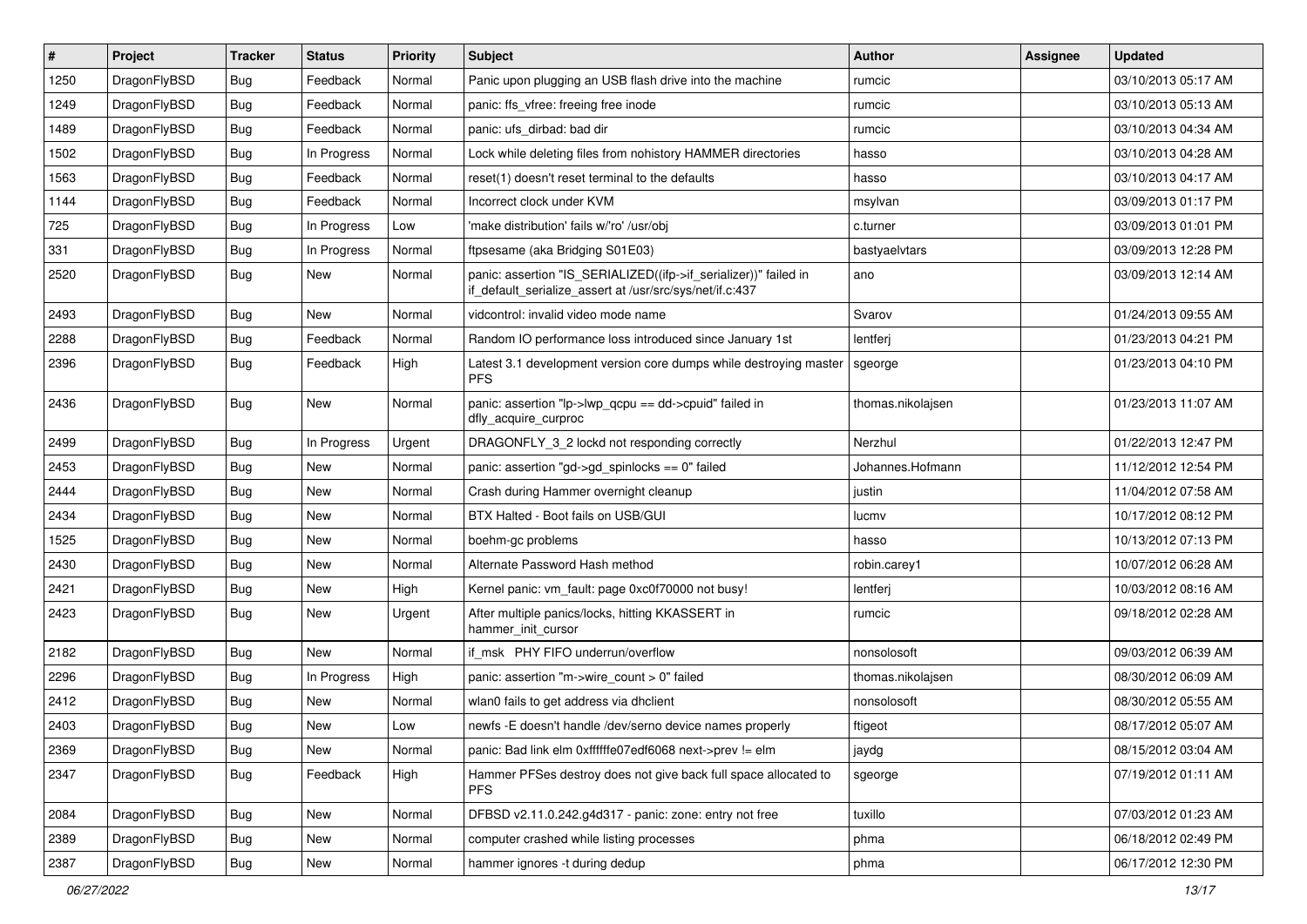| $\sharp$ | Project      | <b>Tracker</b> | <b>Status</b> | <b>Priority</b> | Subject                                                                                                    | Author        | Assignee | <b>Updated</b>      |
|----------|--------------|----------------|---------------|-----------------|------------------------------------------------------------------------------------------------------------|---------------|----------|---------------------|
| 2371     | DragonFlyBSD | <b>Bug</b>     | New           | Normal          | Timezone problem with America/Sao_Paulo                                                                    | raitech       |          | 05/17/2012 01:42 PM |
| 2061     | DragonFlyBSD | Bug            | New           | Normal          | USB keyboard boot panic                                                                                    | sjg           |          | 05/04/2012 12:20 AM |
| 2316     | DragonFlyBSD | <b>Bug</b>     | New           | Normal          | Ungraceful invalid password handling for adding a new user in the<br>installer                             | rune          |          | 04/27/2012 11:23 PM |
| 2351     | DragonFlyBSD | Bug            | In Progress   | Normal          | DFBSD v3.1.0.579.g44ccf - Stuck during startup, random freezes                                             | tuxillo       |          | 04/24/2012 08:21 AM |
| 2345     | DragonFlyBSD | <b>Bug</b>     | In Progress   | Normal          | DFBSD v3.1.0.457.gd679f - NFS panic on diskless station                                                    | tuxillo       |          | 04/07/2012 05:22 PM |
| 2090     | DragonFlyBSD | Bug            | Feedback      | Normal          | snd_hda does not support headphone automute                                                                | justin        |          | 03/29/2012 08:03 PM |
| 2331     | DragonFlyBSD | Bug            | New           | Normal          | reading mouse mode from unopen file descriptor hangs mouse<br>driver                                       | phma          |          | 03/14/2012 09:43 AM |
| 2324     | DragonFlyBSD | Bug            | New           | Normal          | natacotrol support > 2TB not working even after the ftigeot patch                                          | zenny         |          | 03/03/2012 01:00 AM |
| 1669     | DragonFlyBSD | <b>Bug</b>     | In Progress   | Normal          | Drive wont open using button                                                                               | elekktretterr |          | 02/29/2012 12:05 PM |
| 1860     | DragonFlyBSD | <b>Bug</b>     | Feedback      | Normal          | Panic while creating UFS fs on vn(4) for initrd                                                            | matthias      |          | 02/29/2012 07:16 AM |
| 2081     | DragonFlyBSD | Bug            | Feedback      | Normal          | Panic on device "detach" / "failure"                                                                       | vsrinivas     |          | 02/29/2012 07:11 AM |
| 2319     | DragonFlyBSD | <b>Bug</b>     | New           | Normal          | crypt/passwd forward compat                                                                                | c.turner1     |          | 02/28/2012 12:39 PM |
| 2311     | DragonFlyBSD | Bug            | New           | Normal          | Xorg crash having something to do with drm                                                                 | phma          |          | 02/22/2012 09:59 AM |
| 2297     | DragonFlyBSD | <b>Bug</b>     | <b>New</b>    | Normal          | strange NFS (client) error messages / problems                                                             | Anonymous     |          | 02/19/2012 02:59 PM |
| 2308     | DragonFlyBSD | <b>Bug</b>     | New           | Normal          | System freeze when unloading snd_hda                                                                       | jaydg         |          | 02/19/2012 07:15 AM |
| 2306     | DragonFlyBSD | Bug            | New           | Normal          | a crash starts the kernel debugger in text mode, but just reboots in X                                     | phma          |          | 02/11/2012 08:02 PM |
| 2292     | DragonFlyBSD | <b>Bug</b>     | New           | Normal          | re interface with jumbo frames (mtu larger than 1500) hangs after<br>some traffic                          | Anonymous     |          | 01/31/2012 12:11 AM |
| 2283     | DragonFlyBSD | <b>Bug</b>     | <b>New</b>    | Normal          | DFBSD DragonFly v2.13.0.957.g4f459 - pmap_release: page<br>should already be gone 0xc27120bc               | tuxillo       |          | 01/23/2012 03:03 AM |
| 2141     | DragonFlyBSD | Bug            | <b>New</b>    | Urgent          | loader and/or documentation broken                                                                         | sjg           |          | 01/20/2012 10:51 AM |
| 2282     | DragonFlyBSD | <b>Bug</b>     | In Progress   | Normal          | gdb segfaults with certain corefiles                                                                       | tuxillo       |          | 01/18/2012 04:40 PM |
| 2254     | DragonFlyBSD | <b>Bug</b>     | New           | Normal          | panic: assertion "ref < &td->td_toks_end" failed in lwkt_gettoken at<br>/usr/src/sys/kern/lwkt_token.c:588 | eocallaghan   |          | 12/05/2011 10:21 PM |
| 2167     | DragonFlyBSD | <b>Bug</b>     | <b>New</b>    | Normal          | shutdown/reboot fails after uptime msg                                                                     | marino        |          | 11/28/2011 03:01 AM |
| 2248     | DragonFlyBSD | <b>Bug</b>     | New           | Normal          | sysctl panic                                                                                               | pavalos       |          | 11/23/2011 06:23 PM |
| 2245     | DragonFlyBSD | Bug            | New           | Normal          | panic: assertion "ref < &td->td_toks_end" failed in lwkt_gettoken at<br>/usr/src/sys/kern/lwkt_token.c:588 | juanfra684    |          | 11/22/2011 07:41 PM |
| 2224     | DragonFlyBSD | <b>Bug</b>     | New           | Normal          | v2.13.0.291.gaa7ec - Panic on fq while installing world                                                    | tuxillo       |          | 11/18/2011 01:40 AM |
| 2210     | DragonFlyBSD | Bug            | New           | Normal          | Bugtracker cannot assign default project for new users                                                     | ahuete.devel  |          | 11/17/2011 11:30 AM |
| 2199     | DragonFlyBSD | <b>Bug</b>     | <b>New</b>    | Normal          | screen segfaults if utmpx isn't present                                                                    | pavalos       |          | 11/15/2011 10:52 PM |
| 2098     | DragonFlyBSD | Submit         | New           | Normal          | [PATCH] correct ath man page example<br>(/usr/src/share/man/man4/ath.4)                                    | nobody        |          | 11/15/2011 12:27 AM |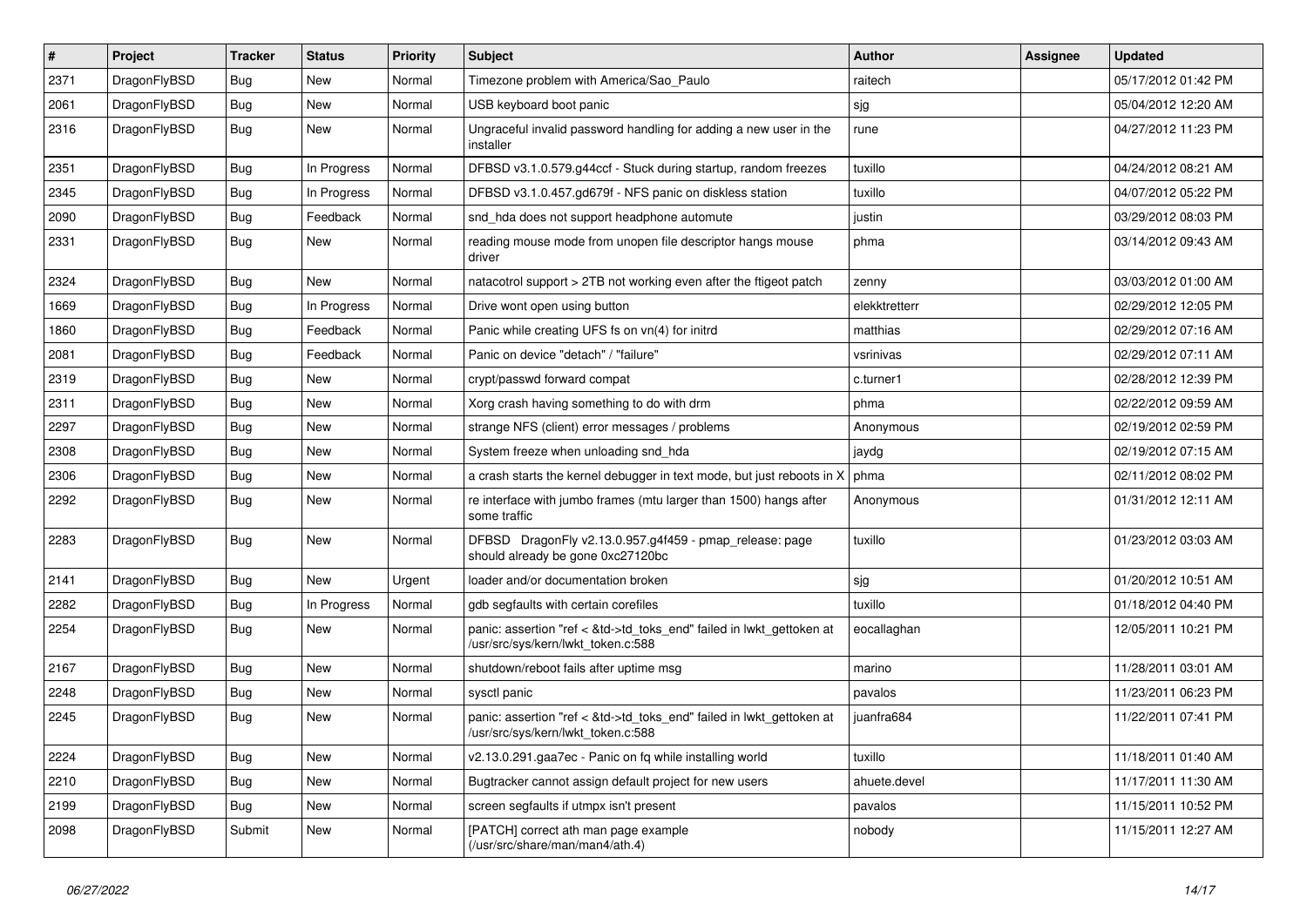| #    | Project      | <b>Tracker</b> | <b>Status</b> | <b>Priority</b> | Subject                                                                                    | Author       | <b>Assignee</b> | <b>Updated</b>      |
|------|--------------|----------------|---------------|-----------------|--------------------------------------------------------------------------------------------|--------------|-----------------|---------------------|
| 2171 | DragonFlyBSD | Bug            | New           | Normal          | DFBSD v2.13.0.151.gdc8442 - panic: assertion "(*ptep &<br>(PG MANAGED PG V)) == PG V"      | tuxillo      |                 | 11/04/2011 05:06 PM |
| 2045 | DragonFlyBSD | <b>Bug</b>     | <b>New</b>    | Normal          | ral(4): Fatal trap 12: page fault while in kernel mode (two panics)                        | herrgard     |                 | 11/03/2011 05:34 PM |
| 2166 | DragonFlyBSD | Bug            | New           | Normal          | DFBSD v2.13.0.109.g05b9d - Strange lockups                                                 | tuxillo      |                 | 10/29/2011 11:20 AM |
| 2161 | DragonFlyBSD | <b>Bug</b>     | <b>New</b>    | Normal          | Outdated xorg.conf file gets installed into etc and screws up mouse                        | eocallaghan  |                 | 10/27/2011 01:51 PM |
| 2164 | DragonFlyBSD | <b>Bug</b>     | New           | Normal          | panic on reboot from usb.                                                                  | eocallaghan  |                 | 10/27/2011 09:29 AM |
| 2158 | DragonFlyBSD | <b>Bug</b>     | <b>New</b>    | Normal          | iwn panics with assertion on boot.                                                         | eocallaghan  |                 | 10/24/2011 04:13 PM |
| 2154 | DragonFlyBSD | <b>Bug</b>     | New           | Normal          | vkernel copyout() doesn't return EFAULT on error                                           | vsrinivas    |                 | 10/20/2011 03:53 AM |
| 2153 | DragonFlyBSD | Bug            | <b>New</b>    | Normal          | Too many unuseful warnings at boot                                                         | juanfra684   |                 | 10/18/2011 10:16 PM |
| 2140 | DragonFlyBSD | Bug            | <b>New</b>    | High            | hammer_io_delallocate panic with 'duplicate entry' message                                 | ttw          |                 | 10/07/2011 12:22 PM |
| 2138 | DragonFlyBSD | <b>Bug</b>     | New           | Normal          | > 100% CPU usage                                                                           | robin.carey1 |                 | 09/26/2011 12:20 PM |
| 2129 | DragonFlyBSD | Bug            | <b>New</b>    | Normal          | DFBSD v2.11.0.661.gf9438 i386 - panic: lockmgr thrd_sleep                                  | tuxillo      |                 | 09/05/2011 09:49 AM |
| 2124 | DragonFlyBSD | Bug            | New           | Normal          | getty repeating too quickly on port /dev/ttyv0                                             | sgeorge.ml   |                 | 09/01/2011 04:28 AM |
| 2125 | DragonFlyBSD | Bug            | <b>New</b>    | Normal          | Weird garbage in dmesg                                                                     | herrgard     |                 | 08/30/2011 08:04 PM |
| 2123 | DragonFlyBSD | Bug            | <b>New</b>    | Normal          | hammer is losing files                                                                     | schmir       |                 | 08/30/2011 07:56 PM |
| 2115 | DragonFlyBSD | <b>Bug</b>     | New           | Normal          | [msk] system freeze after receive some paquet                                              | bsdsx        |                 | 08/22/2011 10:22 AM |
| 2117 | DragonFlyBSD | Bug            | New           | High            | ACPI and/or bce(4) problem with 2.11.0.673.g0d557 on HP DL380<br>G <sub>6</sub>            | pauska       |                 | 08/22/2011 10:15 AM |
| 2107 | DragonFlyBSD | Bug            | New           | Normal          | 2.10.1 sata dvd drive issue                                                                | ausppc       |                 | 07/31/2011 08:41 PM |
| 2104 | DragonFlyBSD | Bug            | <b>New</b>    | Normal          | network configuration seg. fault on install CD                                             | navratil     |                 | 07/26/2011 07:55 AM |
| 2099 | DragonFlyBSD | <b>Bug</b>     | New           | Normal          | page fault panic in vm system                                                              | pavalos      |                 | 07/10/2011 08:51 AM |
| 1867 | DragonFlyBSD | Bug            | New           | Normal          | it(4) motherboard and fan problems                                                         | tuxillo      |                 | 07/08/2011 10:48 AM |
| 2095 | DragonFlyBSD | <b>Bug</b>     | <b>New</b>    | Low             | Running installer post-install: Unsupported DFUI transport "                               | greenrd      |                 | 06/26/2011 09:20 AM |
| 2094 | DragonFlyBSD | <b>Bug</b>     | New           | Normal          | Segfault when gdb printing backtrace from core dump                                        | greenrd      |                 | 06/25/2011 04:14 PM |
| 2071 | DragonFlyBSD | Bug            | <b>New</b>    | High            | Panic on assertion: (int)(flg->seq - seq) > 0 in hammer_flusher_flush<br>after inode error | vsrinivas    |                 | 06/12/2011 07:59 AM |
| 2085 | DragonFlyBSD | Bug            | New           | Normal          | panic: assertion: (m->flags & PG_MAPPED) == 0 in<br>vm_page_free_toq                       | vsrinivas    |                 | 06/10/2011 07:48 AM |
| 2080 | DragonFlyBSD | Bug            | New           | Normal          | panic: lockmgr thrd sleep: called from interrupt, ipi, or hard code<br>section             | rumcic       |                 | 05/30/2011 05:06 PM |
| 2082 | DragonFlyBSD | <b>Bug</b>     | New           | Normal          | dfbsd 2.10.1 amd64 - mc port build error with 'bmake bin-install'                          | sun-doctor   |                 | 05/25/2011 07:18 PM |
| 2078 | DragonFlyBSD | <b>Bug</b>     | New           | Normal          | DFBSD i386 v2.11.0.201.g3ed2f - Panic during installworld into a<br>vn0 device             | tuxillo      |                 | 05/19/2011 07:50 PM |
| 2077 | DragonFlyBSD | <b>Bug</b>     | New           | Normal          | USB devices conflicting                                                                    | srussell     |                 | 05/17/2011 05:12 PM |
| 2072 | DragonFlyBSD | <b>Bug</b>     | New           | Normal          | Fatal trap 12: stopped at lwkt_send_ipiq3                                                  | rumcic       |                 | 05/17/2011 04:12 AM |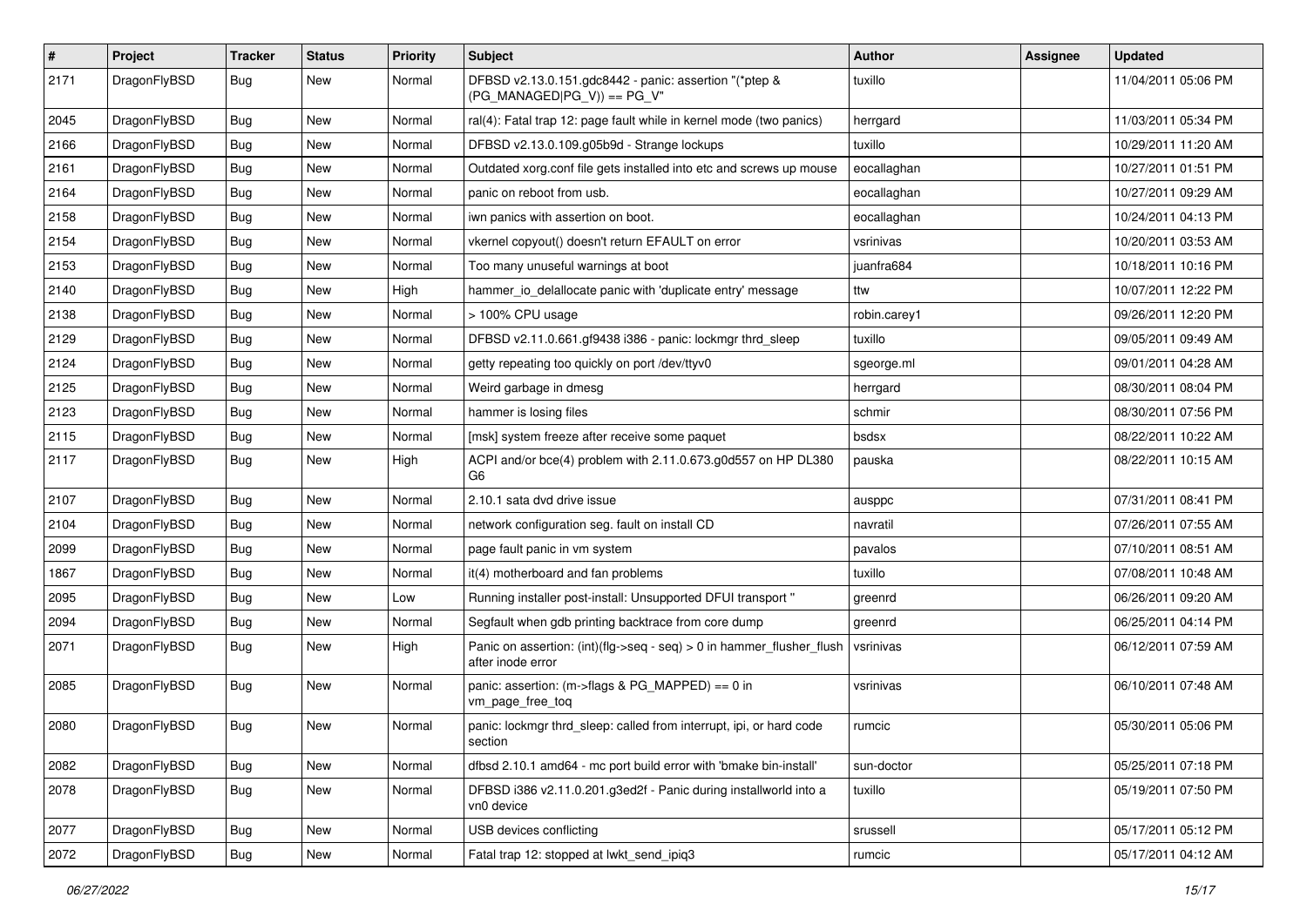| $\vert$ # | Project      | <b>Tracker</b> | <b>Status</b> | Priority | <b>Subject</b>                                                                                                                                                                                    | Author             | Assignee | <b>Updated</b>      |
|-----------|--------------|----------------|---------------|----------|---------------------------------------------------------------------------------------------------------------------------------------------------------------------------------------------------|--------------------|----------|---------------------|
| 2075      | DragonFlyBSD | <b>Bug</b>     | <b>New</b>    | Normal   | pflogd on x86 64                                                                                                                                                                                  | fanch              |          | 05/16/2011 04:04 PM |
| 1874      | DragonFlyBSD | <b>Bug</b>     | <b>New</b>    | Normal   | mpd listening on all IPs, accepting only on one                                                                                                                                                   | rumcic             |          | 05/08/2011 01:01 PM |
| 2052      | DragonFlyBSD | <b>Bug</b>     | <b>New</b>    | Normal   | Kernel panic: CPU APIC ID out of range                                                                                                                                                            | Anonymous          |          | 05/02/2011 11:06 AM |
| 2055      | DragonFlyBSD | Bug            | New           | Normal   | $ssh + IPV6 + bridge \Rightarrow$ connection freezes                                                                                                                                              | steve              |          | 04/24/2011 07:13 PM |
| 2051      | DragonFlyBSD | <b>Bug</b>     | <b>New</b>    | Normal   | No ipv6 lan route entry created on 2.10                                                                                                                                                           | ftigeot            |          | 04/21/2011 10:37 AM |
| 2048      | DragonFlyBSD | Bug            | <b>New</b>    | Normal   | panic: ffs sync: rofs mod                                                                                                                                                                         | pavalos            |          | 04/12/2011 05:45 AM |
| 1984      | DragonFlyBSD | <b>Bug</b>     | <b>New</b>    | Normal   | hammer mount fails after crash - HAMMER: FIFO record bad head<br>signature                                                                                                                        | thomas.nikolajsen  |          | 03/08/2011 06:57 PM |
| 2004      | DragonFlyBSD | <b>Bug</b>     | <b>New</b>    | Normal   | LWKT_WAIT_IPIQ panic                                                                                                                                                                              | steve              |          | 03/08/2011 05:46 PM |
| 2008      | DragonFlyBSD | <b>Bug</b>     | New           | Normal   | lwkt setcpu remote: td->td flags 00800621 console flood                                                                                                                                           | pavalos            |          | 03/06/2011 09:37 PM |
| 2020      | DragonFlyBSD | <b>Bug</b>     | <b>New</b>    | Low      | Port brcm80211 driver from Linux to DragonFly BSD                                                                                                                                                 | studer             |          | 03/05/2011 10:54 PM |
| 1990      | DragonFlyBSD | Bug            | New           | Normal   | /mnt too large to mount                                                                                                                                                                           | peur.neu           |          | 02/16/2011 11:24 PM |
| 1873      | DragonFlyBSD | Bug            | New           | Normal   | Panic upon usb mouse detach and reattaching                                                                                                                                                       | rumcic             |          | 02/01/2011 09:53 AM |
| 1949      | DragonFlyBSD | <b>Bug</b>     | New           | Normal   | iwn panic                                                                                                                                                                                         | pavalos            |          | 01/30/2011 03:21 AM |
| 1961      | DragonFlyBSD | Bug            | New           | Normal   | Can't create dump from DDB                                                                                                                                                                        | shamaz             |          | 01/29/2011 09:02 PM |
| 1884      | DragonFlyBSD | <b>Bug</b>     | New           | Normal   | System completely freezes while listening music (devbuf: malloc<br>limit exceeded)                                                                                                                | shamaz             |          | 01/24/2011 05:00 PM |
| 1959      | DragonFlyBSD | <b>Bug</b>     | New           | Normal   | DFBSD v2.9.1.422.gc98f2 - Panic during boot - IPv6 and PF                                                                                                                                         | tuxillo            |          | 01/13/2011 03:37 AM |
| 1951      | DragonFlyBSD | Bug            | New           | Normal   | dma timeouts at phyaddr on a good hdd                                                                                                                                                             | peur.neu           |          | 01/04/2011 07:12 AM |
| 1944      | DragonFlyBSD | <b>Bug</b>     | New           | Normal   | panic: backing object 0xdea7b258 was somehow re-referenced<br>during collapse!                                                                                                                    | sepherosa          |          | 12/27/2010 02:06 AM |
| 1943      | DragonFlyBSD | <b>Bug</b>     | New           | Normal   | hammer assertion panic                                                                                                                                                                            | peter              |          | 12/27/2010 12:45 AM |
| 1941      | DragonFlyBSD | Bug            | New           | Normal   | wlan config crash                                                                                                                                                                                 | abandon.every.hope |          | 12/24/2010 07:54 PM |
| 599       | DragonFlyBSD | <b>Bug</b>     | New           | Urgent   | 1.9.0 reproducable panic                                                                                                                                                                          | pavalos            |          | 12/22/2010 01:08 AM |
| 1939      | DragonFlyBSD | Bug            | <b>New</b>    | Normal   | Panic on nightly build and stress test box                                                                                                                                                        | lentferi           |          | 12/18/2010 08:41 AM |
| 1935      | DragonFlyBSD | <b>Bug</b>     | <b>New</b>    | Normal   | mouse does not work after switching between x and console                                                                                                                                         | shamaz             |          | 12/13/2010 10:06 AM |
| 1463      | DragonFlyBSD | Bug            | <b>New</b>    | Normal   | Mountroot before drives are initialized                                                                                                                                                           | elekktretterr      |          | 12/07/2010 01:30 PM |
| 1923      | DragonFlyBSD | <b>Bug</b>     | <b>New</b>    | Normal   | Abysmal NFS performance with IPv6                                                                                                                                                                 | ftigeot            |          | 12/05/2010 09:34 PM |
| 1917      | DragonFlyBSD | Bug            | <b>New</b>    | Normal   | panic: assertion: (RB EMPTY(&ip->rec tree) && (ip->flags &<br>HAMMER_INODE_XDIRTY) == 0)    (!RB_EMPTY(&ip->rec_tree)<br>&& (ip->flags & HAMMER_INODE_XDIRTY) != 0) in<br>hammer_flush_inode_done | qhwt.dfly          |          | 11/24/2010 03:23 AM |
| 1920      | DragonFlyBSD | Bug            | New           | High     | system hangs                                                                                                                                                                                      | zhtw               |          | 11/22/2010 08:59 AM |
| 1916      | DragonFlyBSD | Bug            | <b>New</b>    | Normal   | Constant crashes on x86_64 with UFS                                                                                                                                                               | lentferj           |          | 11/21/2010 07:40 PM |